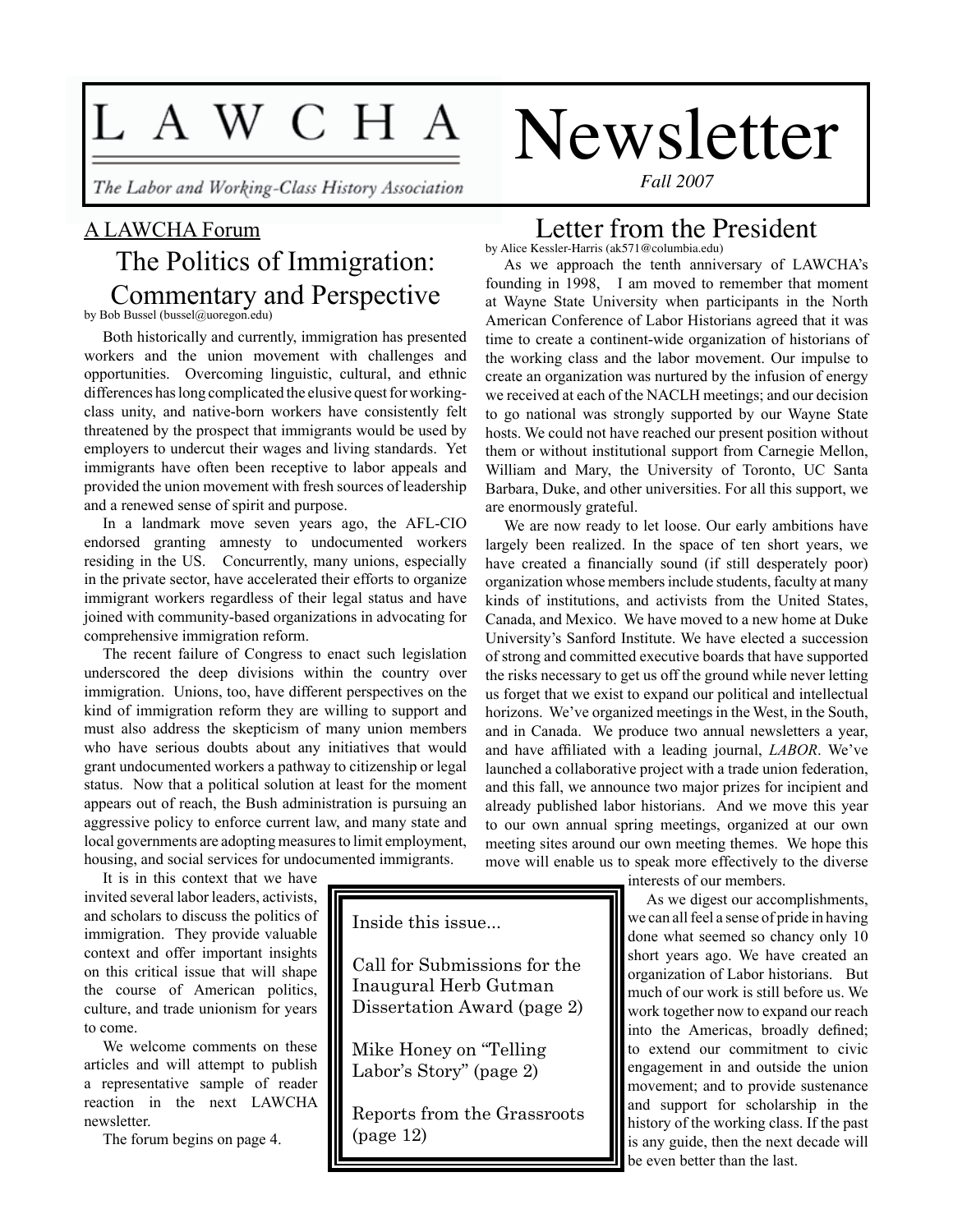# Spring LAWCHA Conference a Big Success!

Over 120 LAWCHA members attended this year's national conference, "Working Class Activism in the South and Nation," on May 17-19, 2007, at Duke University. Co-sponsored by the Southern Labor Studies Conference, the gathering examined "contemporary challenges in historical context," blending academic panels with presentations by community activists.

For many attendees, the highlight of the weekend was a special luncheon dedicated to celebrating the extraordinary career of David Montgomery. LAWCHA's founding president, Jacquelyn Dowd Hall, presented Montgomery with our first ever Distinguished Service to Labor and Working-Class History Award. LABOR editor Leon Fink shared excerpts from stories—often humorous and always deeply appreciative—that he collected from dozens of Montgomery's former students. Fink also highlighted Montgomery's vast contributions and asked him a series of questions about the state of the field.

Montgomery responded with an inspiring address that included glimpses of his most recent project on casual workers, immigration, and globalization. As Norman Markowitz of Rutgers posted on H-Labor (5/19/07): "David's statement showed all that was and is good and great about David, that is his eloquence, insights, and humor. As a coming attraction for his later work, I might mention that he mentioned something that blew my and many oth-

ers minds, that is, pre W.W.I 'illegal' immigrants, crossing a river to find work and a better life by breaking into a province of the Czarist Russian Empire!" (emphasis added). LAWCHA Vice President Mike Honey presided over the session and of-

# From the Secretary's Desk:

The revisions to the LAWCHA constitution have been approved. One hundred and twenty-three ballots were returned by the due date of July 20: one hundred and sixteen approved the revisions, six opposed, and one abstained. The revised constitution has been posted to the LAWCHA website.

The number of Director positions has been reduced from eighteen to fifteen. Thus, the ballots that recently went out for Officer and Board of Director positions now include only FIVE Director positions (based on our three-year rotation). Please remember to return these ballots to **September 28, 2007.** Send them to Robert Korstad, Chair, Elections Committee, Sanford Institute of Public Policy, Duke University, Box 90245, Durham, NC 27708-0245.

Respectfully submitted,

Cecelia Bucki LAWCHA Secretary fered more than the customary bookends when he produced a guitar and led the crowd in a rousing round of labor and folk anthems.

Other conference highlights included a pair of off-site evening programs with Báldemar Velasquez, President of the



*Stuart Eliot's photographs of the Durahm Conference, like this one of Francille Rusan Wilson, are scattered throughout this newsletter.*

Farm Labor Organizing Committee, AFL-CIO, and a plenary session on politics led by Chris Chafe, Chief of Staff for UNITE-HERE and special advisor to John Edwards' presi-*Report continues on page 15*

# Passing the Editorial Baton

by Bob Bussel and Joe McCartin

Beginning with this issue of the newsletter, Bob Bussel, director of the Labor Education and Research Center at the University of Oregon, and Joe McCartin of Georgetown University will take over co-editing the *LAWCHA Newsletter*. As we do, we express our profound gratitude to Dan Letwin and Rick Halpern, who, as the founding co-editors of this newsletter, built it into an important tool of communication, connection, and community-building among the scholars and labor activists of LAWCHA. We hope to continue and expand upon the good work of Dan and Rick, and we look forward to working with the LAWCHA board and members to make this an even more effective publication and outreach vehicle. We are eager to encourage discussion and debate, publicize innovative approaches to the teaching and writing of labor and workingclass history, and keep LAWCHA members informed about new developments affecting workers and the union movement throughout the country. Please share with us your ideas about how best to use this newsletter. Our deadline for submissions to the next issue of the newsletter is Feb. 15, 2008. Submissions should be directed to: Bob Bussel at bussel@uoregon. edu or to Joe McCartin at jam6@georgetown.edu.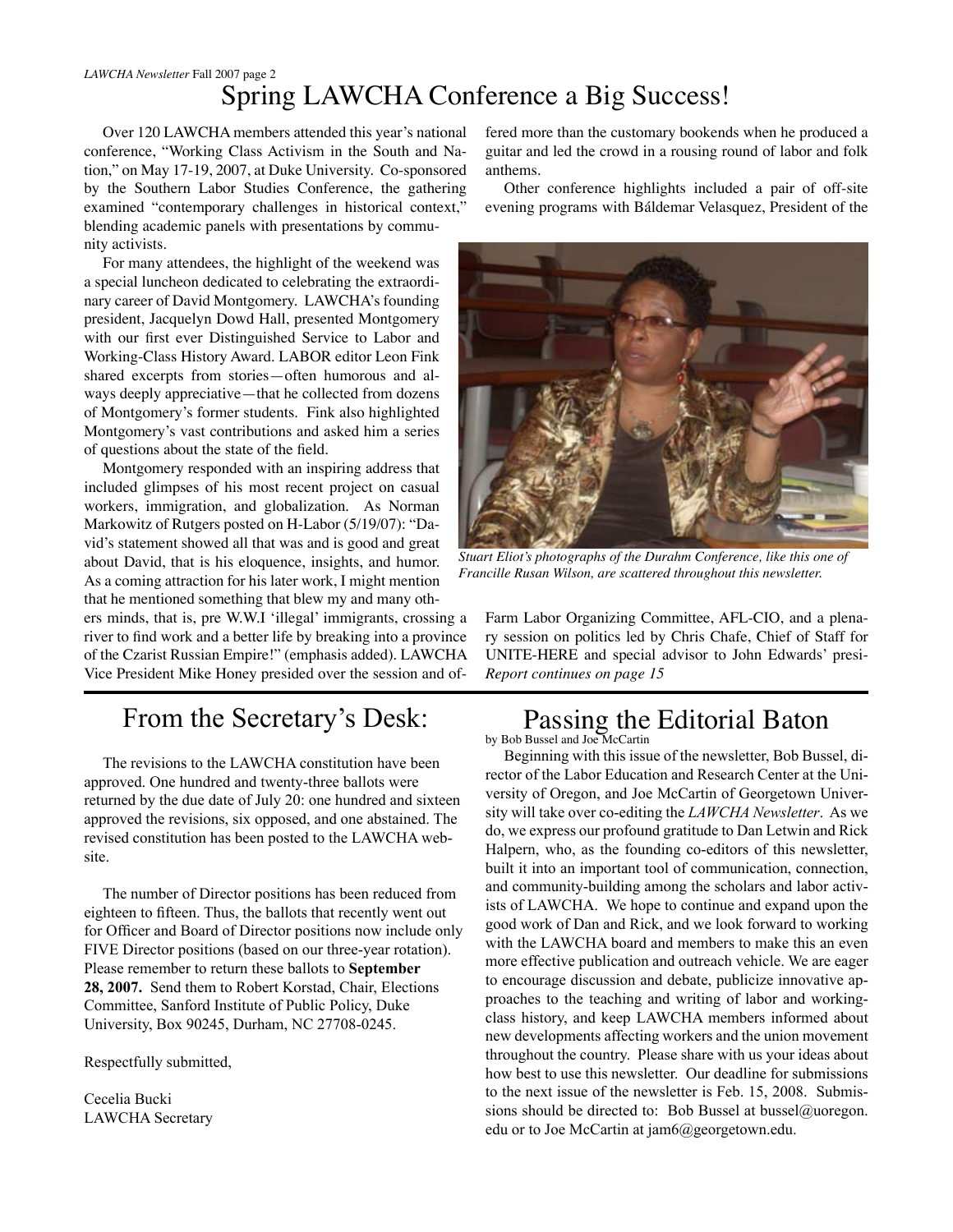# Telling Labor's Story

by Mike Honey (mhoney@u.washington.edu), LAWCHA vice-president

Prompted by Nelson Lichtenstein at the University of California-Santa Barbara, LAWCHA recently began a liaison with unions aimed at involving more labor historians in telling the story of workers and organized labor to a broader public. We are looking to create a conscious network of labor historians and scholars who can contribute op-eds, give lectures, and in other ways comment on a wide range of issues of concern to workers and the union movement. There is a dearth of historically sensitive commentary and LAWCHA members have a key role to play.

At our prompting, the AFL-CIO embraced this project, and staff members there are thinking through the ways LAWCHA can form a liaison with unions. It first hired Vanessa Waldref, a Georgetown law student, for a short stint, and then in May Joseph Hower, a Georgetown history graduate student, for the role of part-time Labor Scholar Coordinator. The job is to work with unions and LAWCHA members to address important social issues of the day in historical perspective.

As one step in this direction, LAWCHA President Alice Kessler-Harris sent a memo to all LAWCHA members, urging them to write op-ed pieces and to speak out about the Employee Free Choice Act. This amendment to federal labor law allowed employees in a given work place to unionize as soon as a majority of them signed cards asking for union representation. LAWCHA members supported the initiative by publishing pieces in newspapers and electronic media outlets. The House of Representatives passed the legislation by a wide margin on March 1, but Republican opponents blocked it in the Senate in late June. If a Democratic President is elected in 2008, this law will be a top priority for the new Congress.

Hower brought informational packets on the EFCA to the LAWCHA annual meeting in Durham. He remains in regular contact with a number of union leaders in D.C., and will continue to gather and distribute information and to serve as a liaison. If you are interested in finding out about an issue, want to suggest something that he should be doing, or involve yourself coming through D.C. or in some other way, contact Joe Hower at jeh67@georgetown.edu or by calling him 215- 990-8055.

In a time of both crisis and opportunity, LAWCHA President Kessler-Harris and I see this as one way LAWCHA members can relate to issues affecting workers and unions in labor's historic fight for a better society. Organizing, struggles for economic justice, civil rights and civil liberties, universal health care, curbing the imperialist war machine, opposing racism, sexism, homophobia, and anti-immigrant hysteria -- all are part of telling labor's story. Our job is not only to research and teach, but to further civic engagement among ourselves and our students. We welcome all ideas for LAWCHA to help move this initiative forward.

The Labor and Working-Class History Association in coopearation with the University of Illinois Press

Is Proud to Announce the First Annual

# Herbert G. Gutman Prize for Outstanding Dissertation in United States Labor and Working-Class History

Named in honor of pioneering labor historian Herbert G. Gutman, the award comes with a cash prize of \$500 from LAWCHA and a publishing contract with the University of Illinois Press. The prize is contingent upon the author's acceptance of the contract with the University of Illinois Press.

Eligible dissertations must be in English, concerned with U.S. labor and working-class history broadly conceived, and must have been defended between September 1, 2006 and August 31, 2007. Applicants must be members of LAWCHA at the time of the submission. The winner will be announced by March 15, 2008 and will receive the award at the annual LAWCHA conference, held in 2008 in Vancouver, British Columbia, June 6-8.

Send four hard copies of the dissertation, along with a letter of endorsement from the dissertation advisor stating the date of the defense, by November 30, 2007 to LAWCHA, c/o Sanford Institute of Public Policy, Duke University, Box 90239, Durham, NC 27708-0239.

More information is available on LAWCHA's web-site: www.lawcha.org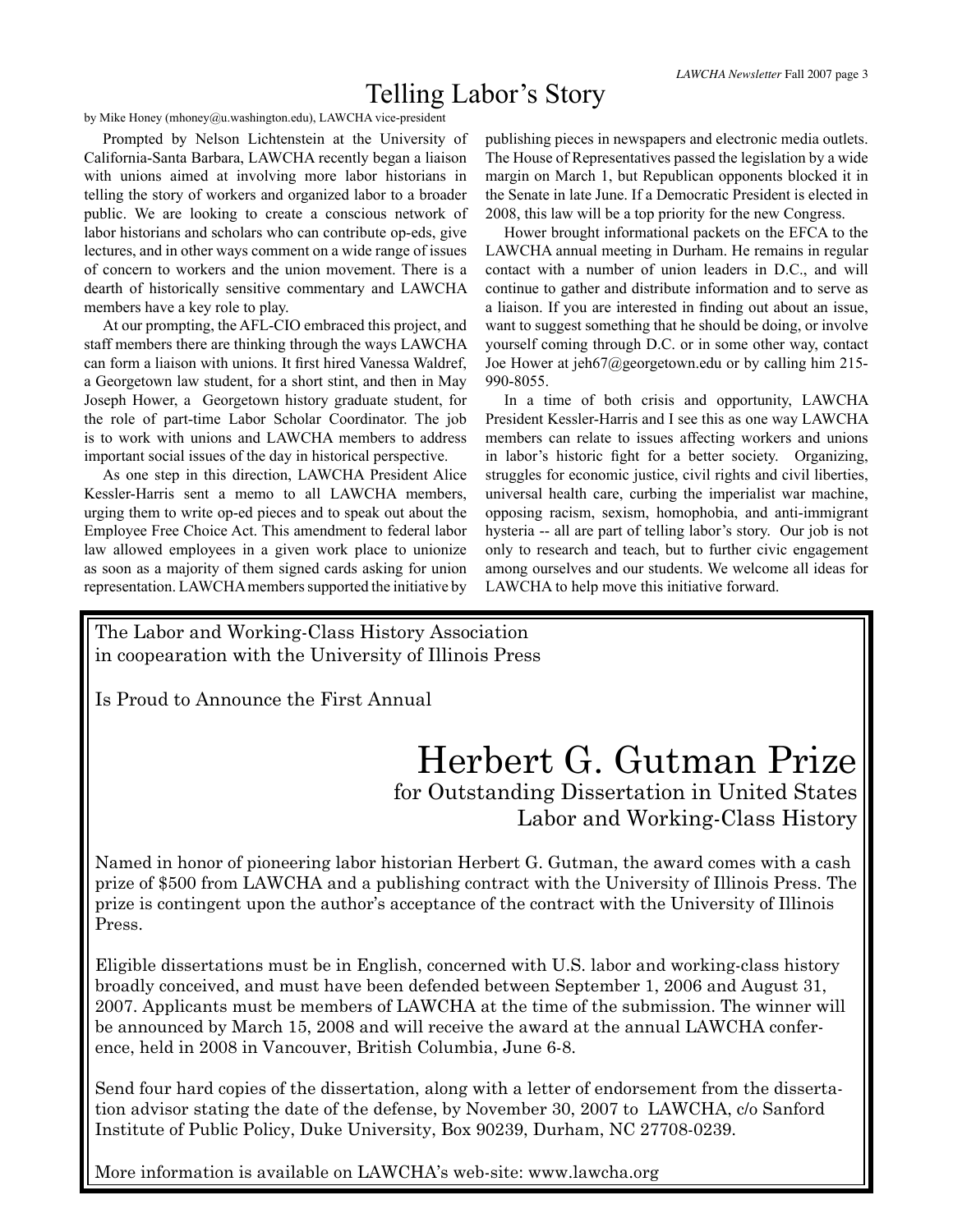# A LAWCHA Forum on the Politics of Immigration

### Cross Border Jim Crow

by Cindy Hahamovitch

In 2002, after spending a week without power in the aftermath of Hurricane Isabel, I had the opportunity to visit farm labor camps in N.C. with Professor Gunther Peck and a group of Duke students. Everywhere we went we saw men (and one women) living in housing that seemed to have been ravaged by hurricanes, though it hadn't been: eight men living in a narrow trailer with huge holes in the floor and kitchen walls blackened by years of cooking grease; men whose farmer/ landlord had shut off their water, forcing them to buy water to wash and drink. Everyone we visited was undocumented.

At our last stop, we visited a family who fed us tamales and talked. Gunther asked the father whether he would like to be a U.S. citizen. He looked puzzled for a moment; then asked what the difference was between citizenship and having a Green Card. I explained that both gave you the right to permanent residence, but only citizens could vote. He shrugged and simply said: "I want an identity."

Some eleven million unauthorized residents of the U.S. presumably share that man's desire for an identity. But is a



*At LAWCHA's 2007 conference in Durham, Ken and Elizabeth Fones-Wolf answer questions during a panel on Religion, Race, and Class in the Mid-Century South.*

guestworker program the solution? There has been a wide spectrum of guestworker programs around the world. In South Africa migrant miners were locked in gold and diamond compounds for months at a time and then deported at the end of their contracts, while many of the 30 million European guestworkers who rebuilt Europe's industrial core after World War II were invited to join unions, offered the same pay and benefits as native born workers, and were allowed to bring their families and eventually settle.

The U.S. guestworker programs started out closer to

Europe's, but ended up more like South Africa's. During the Second World War the federal government imported foreign workers by the tens of thousands from Mexico, the Bahamas, Jamaica and Barbados in response to growers' fears of impending labor scarcity. Unconvinced of its necessity, the New Deal liberals who ran this Emergency Labor Importation Program tried to use it to elevate the condition of domestic farmworkers, whose lives had been little improved by the war boom. As a result, the Importation Program set a minimum wage, maximum hours, minimum housing standards, and guaranteed work for at least three-quarters of the contract period. No American farmworker had seen anything like it and none would because in 1943—urged on by growers' associations—Congress passed Public Law 45, which prohibited the use of tax dollars for the improvement of domestic workers' lives.

When the war ended, the U.S. guestworker programs continued under growers' control. The federal government withdrew from the affairs of recruiting and housing farmworkers in 1947, but allowed employers to import "inadmissible" workers privately in cases of labor need. Mexico alone insisted on U.S. government oversight, but Congress never allocated money for enforcement. The Labor Department

> determined need by polling growers' associations, who almost invariably testified to impending shortages. By 1960, the Caribbean "H2" Program and the Mexican Bracero Program, as the separately run programs were then called, were collectively importing roughly half a million temporary workers every year, though there was ample evidence that imported contract workers depressed wages, were used as strike breakers, and were regularly cheated out of wages owed. When guestworkers protested contract violations and ill treatment, growers quickly deported and blacklisted them. The mere threat of deportation became a tool of labor discipline.

> In the mid-1960s Congress terminated the Bracero Program and liberalized U.S. immigration policy generally, but the much smaller H2 program continued, though Lyndon

Johnson's Secretary of Labor shrunk its use to two crops sugarcane and apples and responded to workers' complaints by making growers pay for housing and transportation. After 1986 the H2 Program grew as the Immigration Reform and Control Act (IRCA) attempted to wean growers off undocumented immigrants by legalizing those already here (1.2 million people applied) and by imposing sanctions on employers who knowingly hired illegal immigrants. To placate farmers who feared the loss of their seasonal workforce, the Labor Department certified the need for more H2 workers.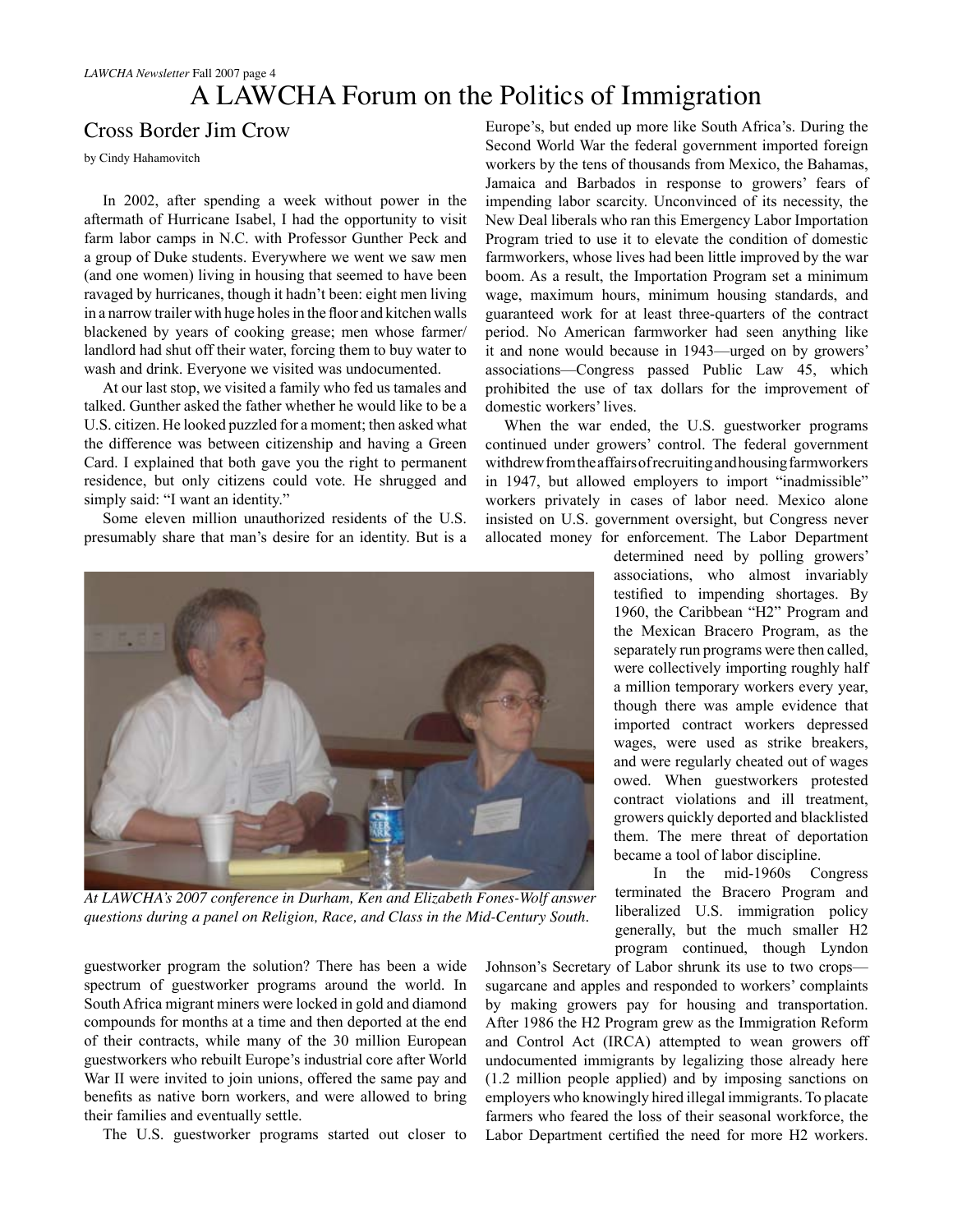The renamed H2-A program grew from about 15,000 workers to 42,000 workers in 2001 but didn't grow as large as anticipated because growers returned quickly to undocumented workers. Interestingly, Congress had added non-agricultural guestworker programs as well: 120,000 H2-B visas for hotels, restaurants, and the crab and poultry industries and 200,000 H2-B visas for Silicon Valley, but these guestworkers enjoyed none of the protections that guestworkers in agriculture had won. They paid their own airfare and housing expenses, were entitled to no more than minimum wage, and got no threequarter guarantee.

Though the H2 Programs together remain a tiny fraction of the U.S. workforce, the proliferation of sending countries and forms inspired growers to turn to for-profit recruitment companies that charged both employers and workers for their services. The advent of these companies resulted in even more egregious exploitation. Recruiter Global Horizons was recently fined and successfully sued for charging Thai workers as much as \$11,000 for jobs they were told would last three years, though H2-A visas are limited to one year, for example. Since the Thai farmers in question didn't have thousands of dollars, they borrowed some of the money and mortgaged their ancestral lands to pay the rest to Global Horizons, who warned them not to talk to outsiders.

Could a guestworker program be created that would give undocumented immigrants an identity without subjecting them to this kind of exploitation and without subjecting domestic workers to unfair competition? Maybe. Some European programs granted foreign workers everything but the right to vote. But here, where employers have had the right to hire, fire, and deport, guestworkers have remained a caste apart. Should future guestworkers be denied the right of settlement, family reunification, and the ballot box, they will remain a caste apart. South Africa called such a system Apartheid. We called it Jim Crow. Whatever it's called, we must not allow it to grow.

### Needed: A Freedom Agenda

by David Bacon

In Worthington, Iowa, a federal prosecutor gets a grand

#### About the Forum Participants

**Cindy Hahamovitch** (cxhaha@wm.edu) teaches history at the College of William & Mary.

**David Bacon** (dbacon@igc.org) is a writer and photographer, and is associate editor for New America Media. **Steven Pitts** (spitts2@berkeley.edu) is a labor policy specialist at the UC Berkeley Labor Center.

**Tom Leedham** (tomleedham@aol.com) is secretary-treasurer of Teamsters Local 206 in Portland, Oregon.

**Zaragosa Vargas** (vargas@history.ucsb.edu) teaches at the University of California at Santa Barbara.

jury indictment against Braulio Pereyra-Gabino, union vicepresident at the local Swift meatpacking plant. He's accused of not turning his undocumented members in to Homeland Security. In Arizona, Gov. Janet Napolitano signs a draconian immigration enforcement bill, criminalizing work for those without papers and ordering state agents to enforce the prohibition with a vengeance. Since Congress wouldn't pass the recent Senate bill with the same sanctions, she says Arizona has no choice.

The Senate's failure is used as well in Prince William County, Virginia, to justify a local ordinance ordering all public officials to check immigration papers, even teachers, nurses and librarians. They're forbidden to help anyone lacking them. Meanwhile, immigration agents continue detaining and deporting people by the hundreds in workplace and community raids around the country.

Some D.C. supporters of the recent Senate bill are still floundering about what to do in the wake of its failure. Outside the beltway, though, the immediate need is obvious. Organize and fight back.

Outside Washington a movement capable of doing that is growing. You can see it, not just in the million people who marched in Los Angeles twice in one day. Last May Day in tiny Bridgeton, N.J., and Kennett Square, Penn., unions and progressive activists walked alongside immigrant mothers wheeling children in strollers, fighting down the fear that deportation might separate their families.

Everywhere in this country immigrant communities are growing, defying the raids intended to terrorize them organizing and speaking out. This movement is a powerful response to Congress' inability to pass a pro-immigrant reform bill. It can and will resist and stop the raids, but its potential power is far greater. Like the civil rights movement four decades ago, the political upsurge in immigrant communities makes a profound demand—not simply for visas, but for freedom and equality.

It questions our values.

Will local communities share political power with newcomers? Will workers be able to organize to turn lowpaying labor into real jobs? Will children go to school knowing their teachers value their ability to speak two or three languages as a mark of their intelligence, not their inferiority?

Those who fear change are right about one thing. Once we answer these questions, we will not be the same country.

Social change requires a social movement. Rights are only extended in the United States when people demand it. Congress will pass laws guaranteeing rights for immigrants as it did for workers in 1934, or African Americans in 1966—when it has no choice but to recognize that movement's strength.

In the south of the 1960s, courageous civil rights activists stopped lynching and defied bombings, while registering people to vote and going to jail to overturn unjust Jim Crow laws. They won allies, from unions to students to artists, who helped give the civil rights movement its radical, transformative character. They led our country out of McCarthyism.

Today the movement for immigrant rights and equality confronts choices in strategy and alliances that recall those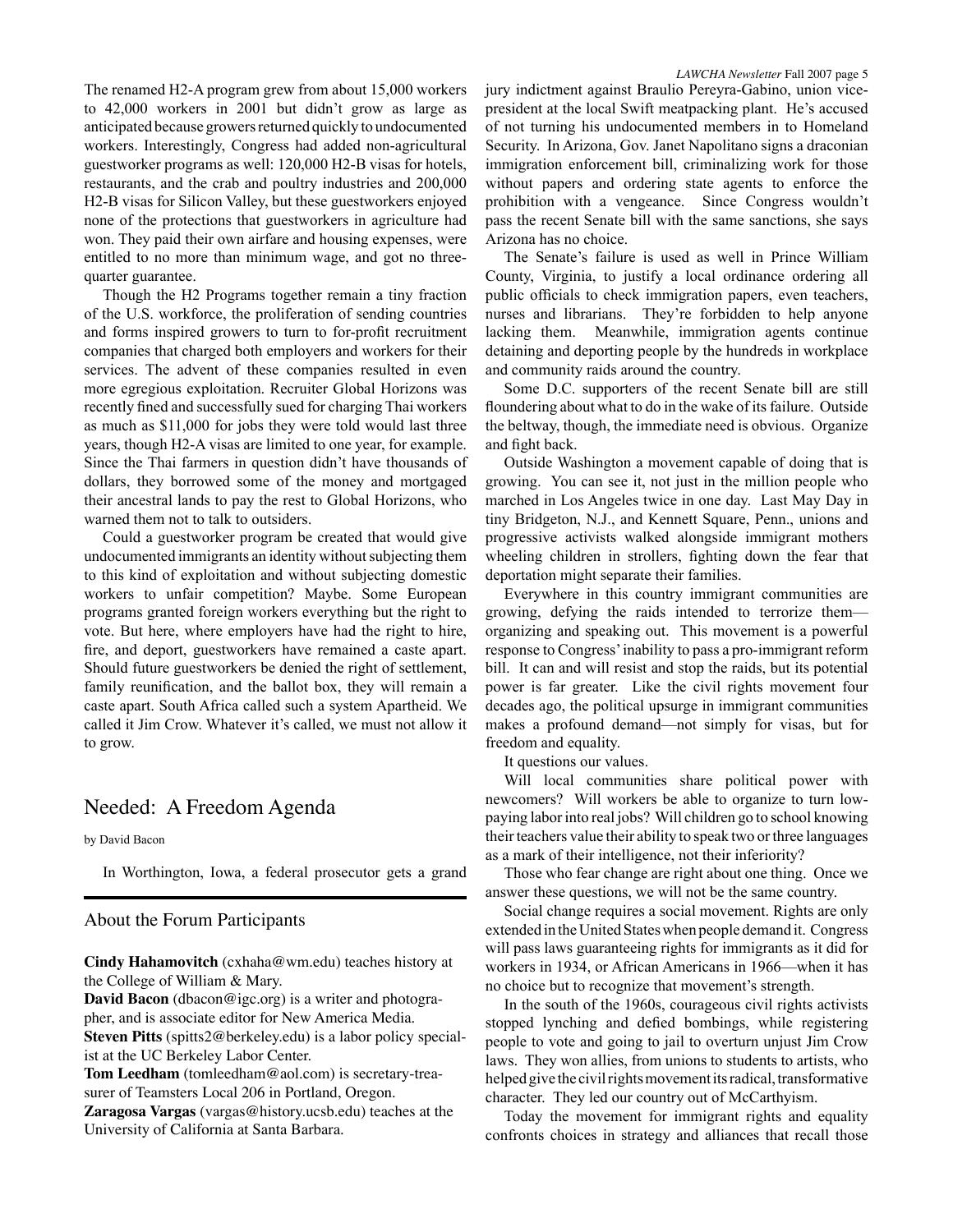of the civil rights era. As SNCC and CORE had to move past the accommodations of Booker T. Washington, the immigrant rights movement has to move past the failed strategy of the last three years.

Washington lobbyists have treated local communities as troops to back up conservative beltway legislation. They've promoted a strategic alliance with corporations, whose main interest was converting the flow of migrants into a regulated source of cheap labor, and with an administration using raids to pressure immigrant communities and bust unions. D.C. strategists tried to appease the right by agreeing to antiimmigrant provisions that robbed their bill of the support of those communities they claimed it was supposed to benefit.

Pointing in a different direction, many community-based coalitions and grassroots groups outside the beltway have made proposals that start from a human and labor rights perspective. They would give the undocumented real residence rights, as the Immigration Reform and Control Act did in 1986. New migrants would be able to live as normal community members, rather than as exploited guest workers. A demilitarized Mexican border would look like the one with Canada. Immigrants would regain due process rights, which after eight years of George Bush, everyone else needs too. Work would be decriminalized, and labor rights enforced for all workers, immigrants included. Families could reunite in the U.S. without waiting years. U.S. policy would stop reinforcing poverty abroad as an inducement for corporate investment, especially in those countries sending migrants here.

The mainstream press amplifies the voices of a small antiimmigrant minority, and a conservative Congress kowtows to them. But most polls show that immigrants and nonimmigrants alike believe in basic fairness and equality, and are willing to consider these and similar ideas. The problem is that without a powerful movement they remain just that ideas.

Building that movement in communities, churches and unions requires a change in alliances as well as program. Its natural allies include African Americans, whose experience of racism and economic desperation is similar to that of immigrants. Unions are already important allies, and most

### **Looking for old LAWCHA newsletters?**

An archive of past LAWCHA newsletters is now available on-line. Beginning with this issue, we will continue to update the archive each time the newsletter comes out. You can find the archive at: www.lawcha.org/newsletter

opposed the Senate bill. Immigrant workers are already more active in union drives than most sections of the workforce.

Displaced and unemployed workers can also be allies of immigrants, instead of competitors in the job market. Today many are manipulated by the anti-immigrant hysteria of right wing talk show hosts like Lou Dobbs, because Washington lobbyists won't antagonize their corporate sponsors by criticizing the free market agenda. Yet hundreds of thousands of unemployed workers are victims of the same free trade agreements that cause migration. NAFTA and CAFTA create poverty in Mexico and Central America to benefit corporate investors. That poverty drives people to migrate north. Opposing the offshoring of jobs goes hand in hand with defending the rights of the migrants free trade produces.

The DC strategy pitted immigrants against unemployed workers through guest worker schemes, raids and criminalizing work. Coalition building brings people together in an anticorporate alliance based, not in Washington where lobbyists dominate the agenda, but in communities with a different set of interests.

Rights for immigrants at work and in neighborhoods can be paired with the right to jobs and federal employment programs. Since 2004 Houston Congresswoman Sheila Jackson Lee has proposed this kind of tradeoff—real legal status for 12 million undocumented people together with federal support for job creation and training in Black and Chicano communities with high unemployment. She's rejected guest worker programs as a corporate giveaway, hurting both immigrants, who are denied normal rights, and low-wage workers forced into competition with them. Some unions, like UNITE HERE Local 2 in San Francisco, are building alliances by demanding that employers hire more African Americans, while defending the rights of immigrants already in the workforce.

Similarly, workers in unions, immigrants included, need labor law reform and enforcement. Many May Day marchers demanded not just legal immigration status, but the right to organize to raise their poverty-level wages. Immigrant janitors sitting in the streets of Houston, hotel housekeepers enforcing living wage laws in Emeryville, Calif., and meatpacking workers organizing against company terror tactics at Smithfield Foods in Tarheel, N.C., are as much a part of the immigrant rights movement as those marching for visas.

A coalition that can fight for these demands has its roots in immigrant rights groups, local unions, church congregations and college campuses. The Essential Worker Immigration Coalition, representing Wal-Mart, Marriott and other corporate giants, will not fight for these demands. Nor will the rightwing Manhattan Institute. But many national organizations will. The AFL-CIO and most unions in the Change to Win Federation will support these demands. So will the National Network for Immigrant and Refugee Rights, the Mexican American Political Association and the American Friends Service Committee.

National groups can provide resources, but to build a movement on the ground, we might study the experience of the young activists in the south in the 1960s, and the radicals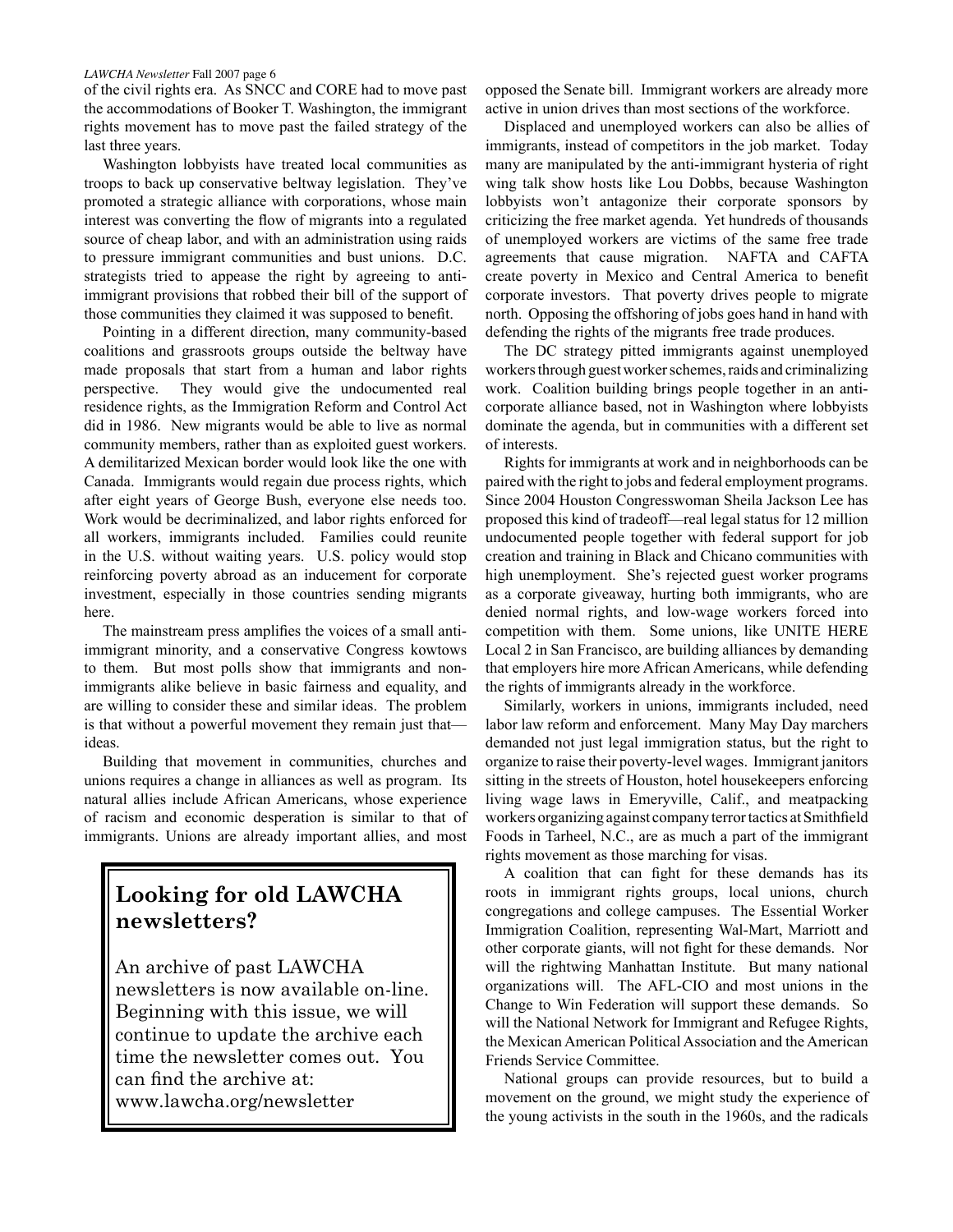in the industrial workplaces of the 1930s. Could students be organized to go to Hazelton, Tucson and Prince William County, to provide support for communities challenging raids and local anti-immigrant laws? Could civil disobedience be as important to their tactics as it was to those who sat in at lunch counters or organized illegal unions at the Ford Rouge plant?

Immigrant communities don't need another bad Congressional compromise. They need a freedom agenda. It can be a program like the Freedom Charter of South Africa's anti-apartheid movement—a vision to fight for. It can be a bill in Congress, like Sheila Jackson Lee's, forcing politicians to consider an alternative to guest workers and more raids. And it can be a mobilizer, drawing people to picket lines in front of the ICE detention centers holding their family members.

There people can sing new Spanish or Arabic words to the old anti-slavery anthem: "Let my people go."

### The Race Question and Building Labor Power in the Context of the Immigrant Upsurge

#### by Steven Pitts

During the Spring of 2006, millions of immigrants marched in streets of large cities and small towns alike affirming their basic dignity and demanding a justice which was not tied to citizenship. Repeated on May 1, 2007, these demonstrations herald the surfacing of a massive social movement which will extend participatory democracy in much the same way as the huge organizing waves of the mid 1930s and 1940s and the modern civil rights movement of the late 1950s and 1960s.

However, if the movement for immigrant rights signals the next great leap forward in empowerment, what still needs to be answered is how to address the incomplete revolution that occurred during the modern civil rights movement. This race question—or more accurately, this Black question—must be answered if social justice movements are to maximize the results from the new opportunities which will arise during the next period.

This issue is particularly vexing for the labor movement as it tries to build its power. Immigrant workers have been at the center of many of the most dynamic campaigns for economic justice over the past twenty years. At the same time, Black workers have been among the strongest supporters of unions since World War II and have shown the greatest propensity and inclination to join unions of any racial/ethnic grouping. The alienation of just a portion of this support can defeat advances in progressive causes. Recently, the conservative movement has assiduously cultivated Black public opinion to gain support for its anti-immigrant position. If they are successful in splitting even a small segment of the Black community from the movement for immigrant rights, the result could be devastating. This note attempts to sketch out an approach to

addressing these concerns.

Two generations have passed since the victories of the modern civil rights movement. Over this period many working class families and communities have suffered declining fortunes. This decline in economic outcomes has hit Black communities particularly severely because it occurs in the midst of significant changes. Some key features of the Jim Crow era were constraints on Blacks in housing and labor markets resulting in "Black" neighborhoods and



*Chris Chafe, John Edwards's labor liaison, spoke to the LAWCHA conference in Durham to explain labor's importance to any Democratic victory and to answer tough questions from the audience.*

"Black" jobs. These constraints formed the basis of a vibrant community with dense social networks that sustained Blacks during the horrors of segregation and shaped the movement which eventually overthrew segregation. With the end of segregation, constraints changed and the last thirty-five years have seen the development of new "Black" spaces. Some Blacks have migrated outward from the central cities creating new Black neighborhoods and providing the opportunities for the transformation of old Black neighborhoods. At the same time, the new constraints, in conjunction with the new global economy, have provided new job opportunities and transformed the old Black jobs. The transformation in Black neighborhoods and Black jobs has resulted in new immigrants penetrating these spaces.

The constellation of these events—the severe economic crisis in the Black community; the transformation of old Black spaces as a result of the victories of the civil rights movement; and the rise of immigrants from the global South—have provided the grist for tensions between Blacks and immigrants. It is my strong belief that these tensions will never be addressed adequately until there is a dynamic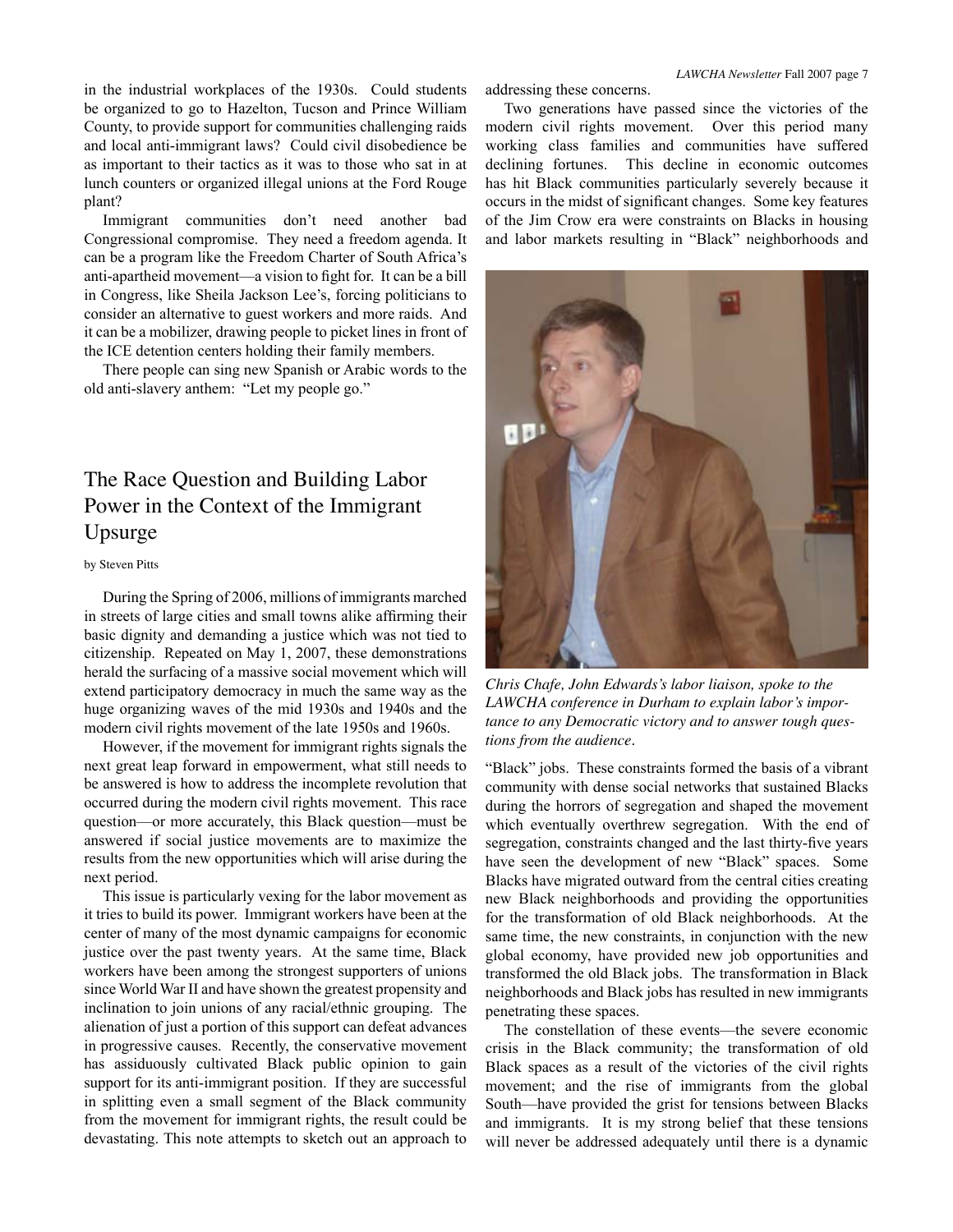movement to tackle the variety of issues reflecting anti-Black racism in the United States.

The birth of this movement would be assisted by new framing on three fronts. First, there has to be recognition that not all Blacks are native-born and not all immigrants are non-Black. The very positioning of Black "against" immigrants ignores this reality. That positioning renders invisible disparate immigrant experiences of Blacks from Haiti, Central and South America, the English-speaking and Spanish-speaking islands of the Caribbean, and various countries in Africa. Such "invisibility" is similar to the treatment of Blacks during Jim Crow and generates feelings of animosity.

Second, what distinguishes social movements is the different social basis of each movement. The core of the modern civil rights movement was the Black community which coalesced around issues of racial justice. In a similar fashion, the core of the recent immigrant upsurge has been the Latino community. Attempts to "frame" the immigrant rights movement as the "new civil rights movement" denies the historical reality of the Black core of the modern civil rights movement and the contemporary reality of the unique features of the Latino immigrant community whose experiences and demands for justice are valid on their own merit without the need for the imprimatur of the modern civil rights movement. By ignoring these realities, some Blacks feel as if "our" movement is being appropriated by others.

Third, the Black community faces a two-dimensional job crisis: a crisis of unemployment and a crisis of low-wage work. A realistic explanation of the crisis needs to be developed which centers the source of the problem on historical and contemporary institutional racism. This explanation must

# Thank You!

LAWCHA gratefully acknowleges the following contributors who lectured for LAWCHA in the past year:

Alice Kessler-Harris Bob Korstad Nancy MacLean

You, too, can help keep us financially strong by donating your next honorarium to LAWCHA. See page 17 for more details.

emphasize the agency of employers—as the central players in the determination of who gets hired—without the response to this employer agency being punitive measures against immigrant workers.

However, more important to the birth of this new movement than issue reframing are concrete organizing needs. Unions need to develop strategies that directly deal with the lowwage job crisis in the Black community by empowering Black workers in the workplace. While there may not be many large Black job niches where explicit "Black" unionizing drives take place, finding creative mechanisms to preserve public sector jobs and transform the burgeoning human services sector (child care, home care, health care) would go far in addressing the job crisis in the Black community. In addition, unions can be in the forefront of developing labor-community action projects that address the needs of Black workers who are not in traditional union targets. Finally, the realities of the unemployment crisis must be addressed. Traditional responses focus on individual skill development. Unions can be instrumental in expanding these approaches to include strategies which link individuals with organizations—union apprenticeship programs; community-based job training programs—which seek to build the power of workers in the labor market that they are trained to enter.

### Hear the Workers, Fire the Bosses

#### by Tom Leedham

Francisco Javier Gutierrez is a Teamster who has worked in a large, national corporation's distribution center just south of Portland, Oregon, for 20 years. Now age 50, Francisco emigrated from Guadalajara, Mexico, and became a U.S. citizen in 1985. He came to the U.S. because he always heard it was better, work was readily available and he was curious. In Mexico, it seems, everyone has a relative in the U.S.

Francisco's father came to the U.S. frequently from the late 1940's until 1969 to work the fields as part of the Bracero program. The Bracero program was seasonal but Francisco's father was poor all the time, so he reentered the country illegally again and again. In those days, the I.N.S. was very active. He was deported more than ten times.

Through many decades one thing that hasn't changed is the reason why workers risk life and limb, leave their communities and families behind, and cross the border. As long as U.S. employers are allowed to offer work that is better or more available than in a worker's home country, workers will take the commensurate risk and sacrifice to get it.

While any serious discussion of immigration should include detailed analysis of trade policy, suffice it to say schemes like NAFTA have only exacerbated the economic crisis for workers on either side of the U.S./Mexican border. It should come as no surprise that corporations will do whatever they can get away with to increase profits. Creating and exploiting a vast pool of cheap labor has been made easier by globalization and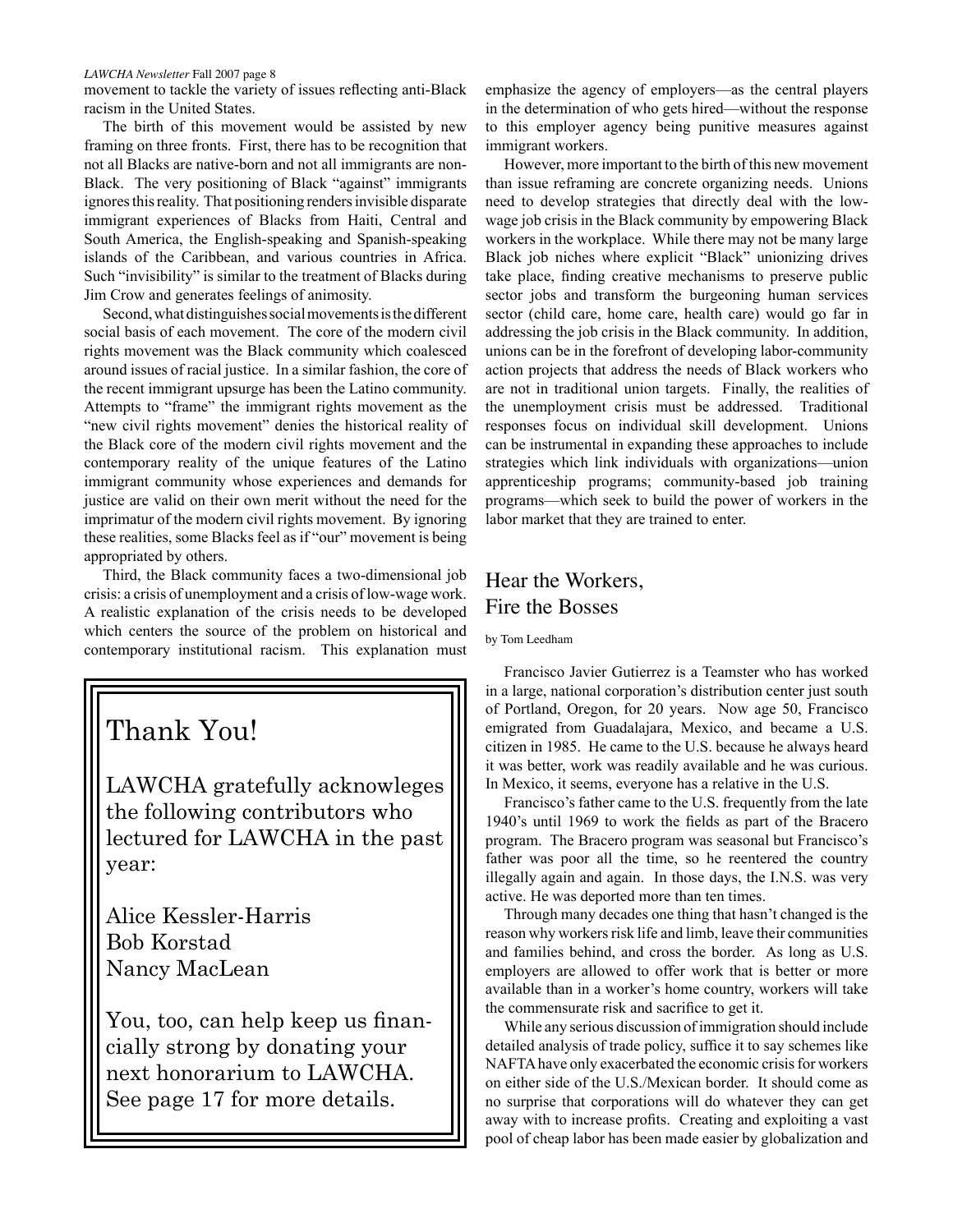so-called free trade.

The distribution center where Francisco works has found a way to exploit that pool of immigrant labor, too. The corporation began subcontracting segments of work traditionally done by their own employees to agencies that hired undocumented immigrants almost exclusively.

The corporation profits because agency employee pay is roughly half the pay of union member employees and they receive no benefits. Their lack of legal status gives the employer tremendous power over the workers. Yet the work and pay is far better than that available in their home countries. Fear of losing their job makes them quite controllable. While everyone knows the workers are here illegally, the corporation feels insulated because, under the law, the subcontractor is the actual employer. Besides, in the unlikely event of government action, penalties are so minor it's merely a small cost of doing business.

The Teamsters where Francisco works understand what's happening. Although their union has been able to win arbitrations and contract struggles to protect, and in one significant case win back work they have historically performed, other unions and employers have not been so fortunate. New work almost automatically goes to the low wage illegal subcontractor. Francisco and his co-workers feel the pressure on their wages, benefits and working conditions. They sense that these subcontracted workers will do whatever the boss says. Concerted activity for mutual aid and protection is not an option they consider.

The strength of the union at the distribution center was built over time. Francisco has been on strike twice. The first strike lasted three weeks and the second three months; both were successful. Francisco is a strong believer in the union, but it hasn't always been that way. In Mexico, he knew about unions but his experience was that they were just part of the company, not an entity that would actually advocate for the workers. In the U.S. he saw and experienced that when workers stood together they had the power to improve their lives.

He talks to the immigrants about this whenever he can, as he is one of very few union members at the distribution center who speaks Spanish, but he doesn't think they listen to him. Francisco generally believes that the subcontractor's employees don't trust him and think he just wants them gone like other union members do. The employers use this animosity to great advantage, favoring the subcontractor in any dispute involving workers and limiting contact or communication between the groups of workers.

There are two main barriers to organizing immigrant workers. The first and primary barrier is legal status itself, which allows the employer to use a powerful motivator, fear. If a worker is in the U.S. illegally, the employer is in a strong position. They can use the threat, whether real or not, of deportation. Employers have a wide range of threats they can use to stop union activity because, in most cases, even though they may violate labor law, the immigrant is not likely to seek assistance from a federal agency like the NLRB. The better the job may be, in the experience of the immigrants, the less likely they are to take the risk of organizing. The

second barrier is the knowledge and experience of the worker about unions. Their experiences in other countries often influence their views of U.S. unions. Dealing with language issues, developing leaders and educating through actions can overcome this barrier if time and resources are available. Only a change in the law will affect the first barrier, legal status itself.

When Francisco and his union brothers and sisters talk about immigration, they talk in terms of working-class economics. Yes, they're concerned about the 13 million undocumented workers here now; they see them every day and understand the economic danger they represent. But they're also concerned about the next 13 million and the effect they will have on the U.S. middle class. They hear proposals like fences, fines and touchback for amnesty and they realize the authors of these plans have little in common with them. If the decision makers really wanted to stop illegal immigration, they would simply institute stiff, certain, escalating penalties including jail time for CEO's and fines based on gross income to business owners who hire, or benefit from the hiring of undocumented workers. If the decision makers were really concerned about immigrants and current U.S. workers, they would take responsibility for destructive trade agreements and decades of lax enforcement that have led to millions of workers and their families living in the shadows of our country. Yet, what workers see from those decision makers are plans that protect the greedy who are profiting from the crisis. They see guest worker programs that insure more cheap labor with no rights.

The policy debate talks about, but also around, workers. Workers themselves are not being heard; perhaps our leaders are afraid of what they'll hear or they know what they'll hear.

Francisco has fears as well. Francisco fears for his children and grandchildren. He fears that, for them, his new country will look more like the one he left, a country with two classes of people, the rich and the poor.

### Labor and the Undocumented: Where Do We Go From Here?

#### by Zaragosa Vargas

NAFTA and other trade agreements have wrought economic havoc in Mexico. Those workers who have been uprooted have no choice but to come north in search of jobs. Between 2000-2006 almost a half million Mexicans a year crossed the border. These immigrant workers are essential in a transnational labor market that binds Mexico and the United States.

Many Latino workers are immigrants and substantial proportions are undocumented. Presently Latino workers account for over 13 percent of the total U.S. work force and their labor participation is growing at five times the national average. With a reputation for being hard workers, Latinos fulfill a critical role in many low-paid labor sectors. A two-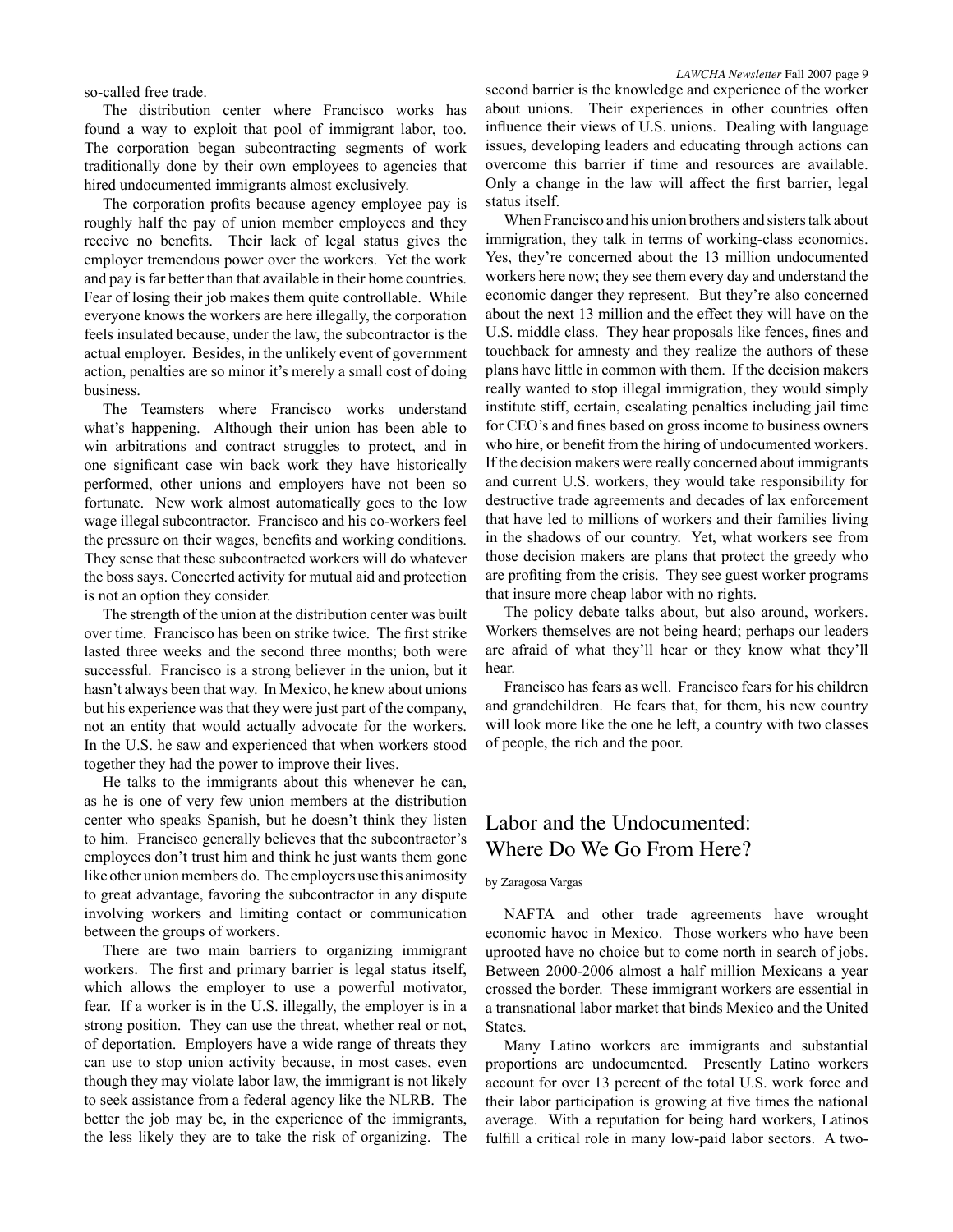tiered labor system exists from a perpetual underclass of Latino immigrant workers who are denied full rights in the workplace. Unscrupulous employers readily hire workers from this compliant pool of cheaper labor as long as it is available.

A massive guest worker program, or permanently barring the twelve million undocumented workers from the rights of citizenship, would prolong the current two-tiered labor market. It also complicates efforts by American workers to advance their interests, for any increase in the labor supply tends to reduce the bargaining power of all workers.

During the late 1990s the United States experienced an unprecedented economic boom that led to a rethinking of the relationship between immigration and economic growth. This led to the idea of reinstituting a government-managed guest worker program such as the Bracero Program widely used from 1942 to 1964. An economic recession, however, stopped support for such a program, as did the 9/11 attacks.

Organized labor numbered among the leading antiimmigrant forces. This changed in 1999 when the AFL-CIO's executive council reversed its longtime policy on immigration, concluding that only by steering tens of thousands of low-wage service workers onto membership rolls could it reverse the decline in union membership. It called for a blanket amnesty for undocumented workers. A federation of progressive unions called Change to Win are now in the forefront of this new movement.

On May 1, 2006, International Workers' Day, millions of

mostly Latino immigrant workers staged a one-day economic boycott and work stoppage to call for the legalization of all undocumented immigrants with civil, labor, and human rights protections, including U.S. permanent residency and citizenship.1 The immigrants' call for "A Day Without an Immigrant"—a boycott in cities nationwide was designed to halt federal legislation aimed at the criminalization and ultimate deportation of all who have entered the country illegally.

The marches and demonstrations in 2006 reflected a decade's work in the Latino community by labor unions that have immigrant worker members, advocates of immigration reform, among others. The protests showed that a mass mobilization can happen in a modern industrial society and that unity can make a difference.

The United States witnessed a large-scale immigrant rights social movement in 2006 but also the mobilization by the extreme right who declared open season on immigrants. Racial and ethnic violence, abuse of authority by local law enforcement, and anti-Mexican and anti-immigrant outbreaks are all part of this extremism.

The recent immigration reform proposal was doomed from the start. The Bush administration used the issue of national security to undermine efforts to protect immigrant workers from labor abuse, exploitation, and other indignities. Efforts to sustain political mobilization on behalf of undocumented immigrants are imperative because of the failure of comprehensive immigration reform.2

Not Yet A Member? Join LAWCHA Today!

Please enter my 2008 membership to LAWCHA, which includes a one-year subscription (four issues) to *Labor: Studies in Working-Class History of the Americas.*

 $\Box$  Individual one-year membership, \$50

 $\Box$  Student one-year membership, \$30 (please enclose photocopy of valid ID)

*Canadian residents: Please add 7% GST and \$12 postage.*

*For orders outside the U.S. and Canada: Please add \$16 postage.*

Payment Options:

 $\Box$  I enclose my personal check, made payable to Duke University Press.

 $\Box$  Please bill me. (Membership cannot be entered until payment is received.)

 $\Box$  Please charge my  $\Box$  VISA  $\Box$  MasterCard  $\Box$  AmEx

 $\mathcal{L}_\text{max}$  and  $\mathcal{L}_\text{max}$  and  $\mathcal{L}_\text{max}$  and  $\mathcal{L}_\text{max}$  and  $\mathcal{L}_\text{max}$ Card Number Experiation

Name  $\mathcal{L}_\text{max}$  and the contract of the contract of the contract of the contract of the contract of the contract of the contract of the contract of the contract of the contract of the contract of the contract of the contrac **Affiliation**  $\mathcal{L}_\text{max}$  and  $\mathcal{L}_\text{max}$  and  $\mathcal{L}_\text{max}$  and  $\mathcal{L}_\text{max}$  and  $\mathcal{L}_\text{max}$ Address Email City/State/Zip/Country

Please mail this form to: Duke University Press Journals Fulfillment Department Box 90660 Durham NC 27708-0660

You may also order by phone at 888-651-0122 (in the U.S. or Canada) or 919-688-5134. You can also join online at www.lawcha.org or www.dukeupress.edu/lawcha

 $\mathcal{L}_\text{max}$  and the contract of the contract of the contract of the contract of the contract of the contract of the contract of the contract of the contract of the contract of the contract of the contract of the contrac **Signature**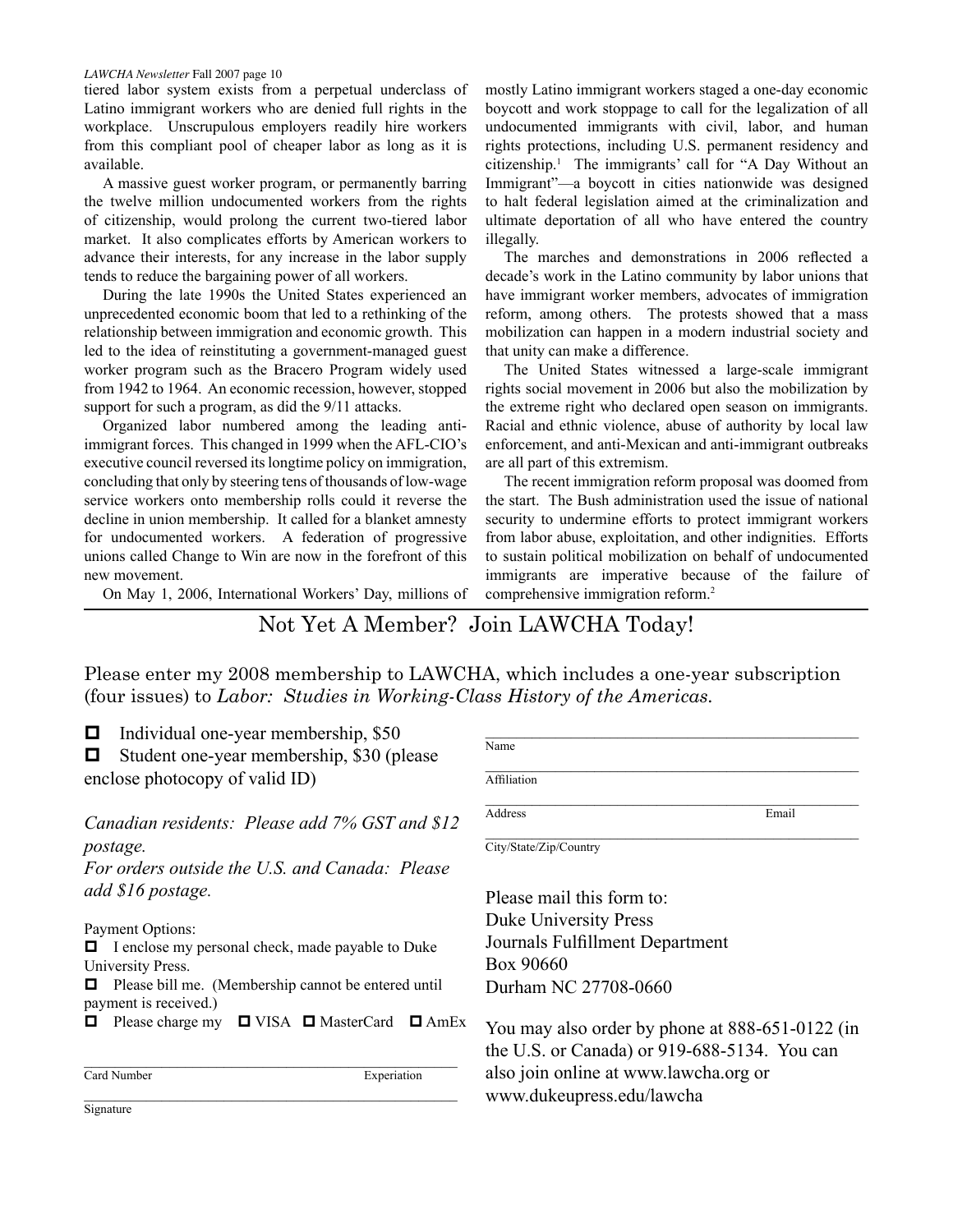While there will be no federal action on pressing immigration reform at least through the rest of Bush's term, conservative lawmakers in more than half the states are readying legislation to crack down on illegal immigration and enable local officers to enforce immigration laws.

America continues to grow rapidly against a backdrop of dwindling pensions, health insurance, and jobs by companies looking for cheap labor abroad and at home. While militarily blockading its southern border, the United States continues to promote regional economic agreements like CAFTA for investments while criminalizing the emergence of a regional labor market.

In a global economy, the fate of both native-born workers and immigrant workers are linked. Organized labor must continue to convince broad sectors of the U.S. working class that its future lies in unity with immigrant workers. The only way to stop the downward pressure on wages and working conditions is to guarantee the rights of all workers to organize and fight for livable wages and better working conditions. Unions therefore must appeal to their U.S.-born rank-and-file unionists to join forces with the immigrants.

Latino immigrants must also fulfill their potential for political participation. Although unions have joined the major political parties and nonpartisan groups in targeting Latinos, the rapid increase in the size of the Latino population has not produced a corresponding growth in its political clout with regard to pushing Congress to act on immigration reform.

Latino workers are playing a key role in helping America grow and prosper in the 21st century. The spending power of the Latino population is growing rapidly, at \$800 billion annually, and is forecast to pass \$1 trillion by 2008. Latinos increase their expenditures by around 7 percent a year, exceeding the 4.4 percent for the United States as a whole.

Yet Latino immigrants continue to be scapegoated for causing poverty, increasing health and educational needs, and placing stress on local communities. This is because the hysteria of nativism is driving the immigration debate. Following the immigrant rights marches in the spring of 2007, there was a spike in violent attacks on immigrants fueled by the anti-immigrant climate.

Neither nativism nor the creation of a wall between the United States and Mexico will put the question of illegal immigration to rest so long as would-be immigrants brave the deserts of the American Southwest to join the American Dream.<sup>3</sup>

Many unions are adapting to meet the challenges of a shifting labor force—fighting for immigrants instead of against them. More and more unions must see the undocumented as a potential source for new members and staunch allies in the protracted struggle for worker rights and dignity.

------------

## Founding of the Southern Labor Studies Association *LAWCHA Newsletter* Fall 2007 page 11

by Jacob Remes (jacob.remes@duke.edu)

For many years, a Southern Labor Studies Conference has been organized biennially on an ad hoc basis, with no consistent organizational support or institutional memory. At the last such conference—which doubled as this year's LAWCHA conference—a group spearheaded by Heather Thompson and Cindy Hahamovitch came together to found the Southern Labor Studies Association. So far, we are a group of working-class and labor historians in or of the South, but we hope to expand to include scholars in other disciplines, activists, labor educators, and organizers.

We seek to encourage the study of work and the working class in the American South, and by scholars working in the South. To do this, we will work to build and strengthen the community of labor scholars in the South; to foster communication among them; provide forums for sharing their work; recognize contributions to the study of work and the working class; encourage the preservation of Southern working class sites and sources; and foster the teaching of working class history in and about the South.

SLSA is proudly affiliated with LAWCHA. Membership will be through a small add-on to LAWCHA dues, so all our members will also be national members.

SLSA will have three events at the Southern Historical Annual meeting on Friday, November 2nd, in Richmond. We will meet in order to continue planning from 8-9:30am (room TBA). A more fun event will be our inaugural reception that evening from 5:30-7:30 in the Commonwealth Room. Finally, at a time and fee to be announced, Greg Kimball will lead a labor history walking tour of Richmond's canal area, including the Tredegar Iron Works, Tobacco Row, and Docks (space will be limited).

We have lots of ideas for our nascent group, and we'd love to have yours, too! For more information, email SLSA President Heather Thompson at hathomps@uncc.edu. Those who want to be involved in bringing this new organization to life can join an email list by going to: https://lists.duke.edu/ sympa/subscribe/slsa-plan.

# New Midwest Program Subcommittee Meets at NALHC

LAWCHA will soon launch a Midwest program subcommittee. If you are now a Midwesterner, please join us in Detroit for dinner after the LAWCHA reception on Thursday. We might use the time to share our ideas about labor and working class history and organize them into some good panels for upcoming conferences. As chair of the Midwest subcommittee, Lisa Phillips at Indiana State University will be gathering suggestions for future LAWCHA-sponsored panels in the Midwest and elsewhere. Please feel free to e-mail her at lphillips7@isugw.indstate.edu or phone at 812-237-3706 with ideas for panels, any questions you might have, and/or to let her know if you will be able to join us for discussion in Detroit. We hope to see you at the NALHC.

<sup>1 &</sup>quot;Immigrants take to Streets in Show of Strength" *New York Times* May 2, 2006, p. A.1.

<sup>2</sup> The Tomas Rivera Policy Institute, *New Dimensions of Latino Participation* (Claremont, California: The Tomas Rivera Policy Institute, October 2006), p. 2; Roberto Suro, "Latino Power?: It Will Take Time for the Population Boom to Translate," *Washington Post* June 26, 2005; B01.

<sup>3</sup> Ibid., p. 2.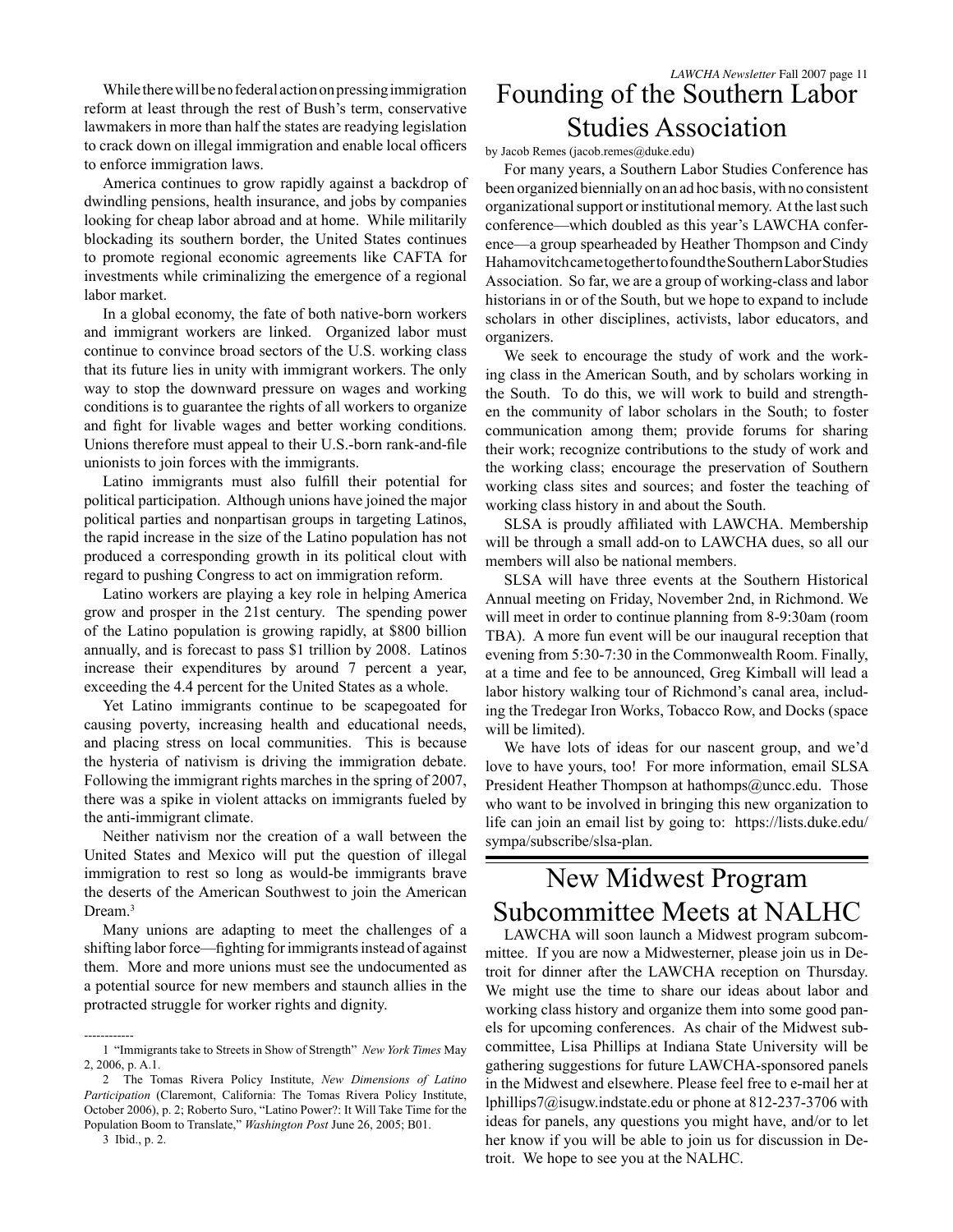### Reports from the Grassroots

*The following reports from LAWCHA activists detail our members' activities in different parts of the country. We encourage submissions from all members. Send them to Joe McCartin (jam6@georgetown.edu) or Bob Bussel (bussel@uoregon.edu).*

Bay Area

Don Watson (dwlabor@earthlink.net)

The 14th annual Labor Fest covered the month of July with numerous events commemorating the San Francisco General Strike of 1934. Featured were not only the popular labor history boat tour but also many tours by bus and foot to various sacred San Francisco Bay Area labor history sites.

> The new season of the San Francisco Bay Area Labor History Workshop has begun. The June annual dinner honored the publication of Ken Burt's awaited book *The Search for a Civic Voice: California Latino Politics*. The Fall-Winter program includes Natalie Marine-Street on changing objectives of the American Seamen's Friend Society, John Elrick on working-class community resistance to redevelopment, Lauren Coodley on introducing labor into the master narrative of Cali-

fornia, and Connor Casey on the San Francisco

*California*

faculty strike of 1968-69. Other topics in the Spring will include workers health and safety, the 1970 Salinas Valley vegetable strike, minority contractors in the construction industry and new S.F. City College student labor history projects.

This year's SWLSA/UALE conference on November 16- 17 at City College will include labor history topics. For more information, contact Don Watson, dwlabor@earthlink.net.

Bill Issel (bi@sfsu.edu) has placed the program for the 2007-2008 Bay Area Labor History Workshop on line. You can find it at: http://bss.sfsu.edu/issel/labor%20history%20w orkshop.htm

Harvey Schwartz's fine obituaries for the labor journalist and historian David Selvin and arbitrator Sam Kagel can also be found there.

#### Chicago

Nancy MacLean (nkm050@northwestern.edu)

Chicago LAWCHA members helped organize a Faculty Support Committee for the Hotel Workers Rising campaign of UNITE HERE. Faculty from a half-dozen campuses joined marches and leafleting efforts, participated in delegations with clergy to Global Hyatt management, ran an extremely successful phone bank that reached 350 Hyatt clients, and helped recruit student interns. Our efforts backed the determination of the more than 7,000 hotel workers in the Chicago area who voted 9 to 1 to authorize strikes if needed. The final contracts brought surprisingly big victories, including card check for all future properties of the 25 hotels, wage increases up to \$13.20 per hour for non-tipped workers, continuation of affordable, quality health care, more humane work loads for housekeepers, and new protections for the rights of immigrant workers and African American workers. The union is eager to get more faculty support from across North America for the ongoing multi-year Hotel Workers Rising campaign. If you're interested in helping out, contact Nancy MacLean at nkm050@ northwestern.edu. (More campaign information is at http:// www.hotelworkersrising.org).

Several Chicago LAWCHA members also serve on the Steering Committee of the Chicago

Center for Working-Class Studies. Among other activities, this year the CCWCS won grant support to go interactive with its highly successful Chicago Labor Trail map project (over 10,000 paper copies are already in use). Now labor activists and scholars can add sites and stories to the evergrowing record of Chicago area labor struggle at http:// www.labortrail.org. For more information on the labor trail, contact Project Director Leon Fink at leonfink@uic.edu. The CCWCS also sponsors an annual spring panel called "Getting Paid to Cause Trouble: Careers in Social Justice Organizing," at which young labor and community organizers describe what they do and why as they offer students pathways into *Illinois*

activist careers. Filling the vacuum left by college placement offices, the event has guided young people into internships and jobs in organizing, while also building relationships among area unions and community organizations (and lifting the spirits of the aging academics in the audience). For more information on how it works, contact Liesl Orenic: lorenic@ dom.edu.

#### Florida

Bob Zieger (zieger@ufl.edu)

The University of Florida chapter of the United Faculty of Florida (AFT, NEA, AFL-CIO) is continuing difficult contract talks with the University of Florida administration. It is expected that the contract will be in place for a vote later in the fall. UFF has had bargaining rights, initially as part of the state university system's collective bargaining regime, since 1976. Four years ago the legislature, at the behest of then-governor Jeb Bush, restructured the state's universities, devolving governance (and thus union recognition and collective bargaining)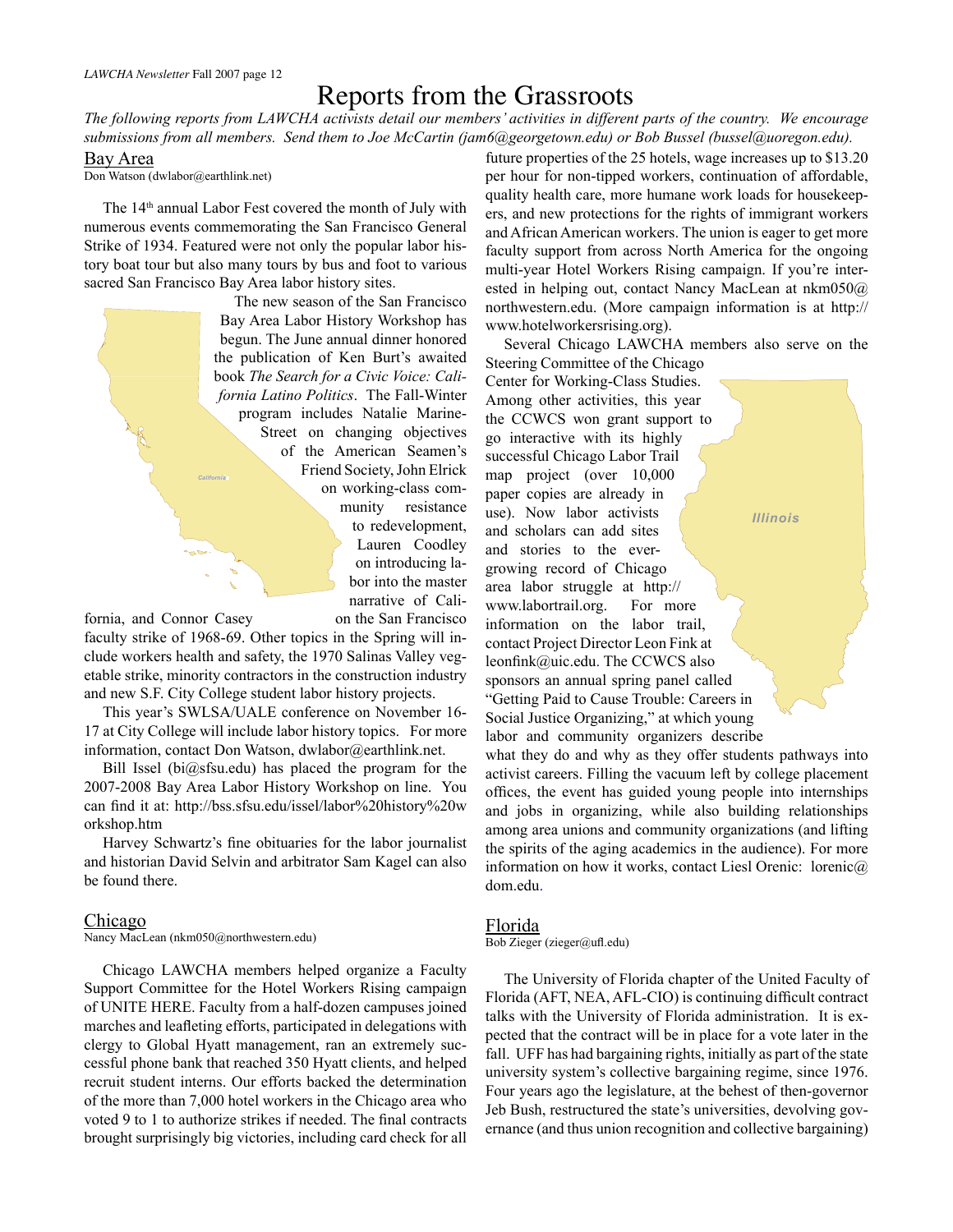to each unit. Although state courts eventually validated UFF's contention that, since the new administrative arrangements involved continuity of employment, no new faculty authorization was needed, the various UFF campus units did conduct card drives and/or participated in elections to reestablish collective bargaining rights. At the University of Florida, for example, 72 percent of the bargaining unit faculty signed authorization cards, while at other universities where representation elections were held UFF captured over 90 percent of the vote. *Florida*

One other positive result of the card drive here was to rekindle interest in the union and rebuild the membership (being a so-called RTW state, of course, there is no union security). Once the court ruled (about two years ago) that the current contract remained in force until a new one could be negotiated and that UFF representation here did not have to be re-certified, bargaining began. It has been a tough slog with an administration notable for its passive/aggressive approach to faculty rights but the bargaining team reports that there has been progress and that we should be able to expect a vote before the end of the semester. I might add that UFF and especially its president, Tom Auxter, have been vocal and effective opponents of efforts on the part of members of the

legislature to curtail academic freedom by requiring what they misleadingly call "balance" in the presentation of controversial material in state university classroom settings.

Another positive result of recent changes has been the merger of NEA and AFT in Florida and hence the opportunity for our chapter to join the North Central Florida Central Labor Council. I have the great privilege of serving as a UFF delegate and am currently a member of the NCFCLC executive board. The Council annually holds two popular events that are important to the local progressive community: its Labor Day breakfast and a Holiday Spaghetti Dinner in December. These events draw folks from a wide range of the activist community here, including those involved with gay and lesbian rights, environmentalism, racial issues, good government, and Democratic Party politics. Although the NCFCLC is one of the smaller CLC's, it has often seemed to me that we do something here locally that the larger labor movement often talks about doing but from the National Archives," Sept. 13 to Oct. 27, 2007. On September 14, Bob Zieger of the University of Florida pre-

*LAWCHA Newsletter* Fall 2007 page 13

sented a lecture entitled "All the Livelong Day: Work in American History" in connection with the exhibit's opening. Photos from the exhibit can be viewed at http://www.archives. gov/press-kits/way-we-worked

#### **Seattle**

James N. Gregory (gregoryj@u.washington.edu)

The Seattle Civil Rights and Labor History Project has made a bit of history itself this past year. The online project is a unique public history website,

providing the most complete set of resources about civil rights struggles for any city outside the South. Intended for use in classrooms as well as by scholars, the project shows how academic labor historians



can produce history that makes a difference. Taught in dozens of schools and colleges by teachers who are

looking for ways to introduce the local dimensions of segregation and civil rights history, the project has also been the subject of considerable press and public attention.

We even helped change state law. One of our highlights is a database of racial restrictive covenants and deed restrictions that served for several generations as an important instrument of residential segregation. Although no longer enforceable,

### Seattle Civil Rights and Labor History Project Units

- Seattle Black Panther Party History and Memory Filipino Cannery Unionism Across Three ❧ ❧
- Generations 1930s to 1980s
- Seattle's Asian American Movement 1969-1973 ❧
- Chicano/a Movement of Washington State History ❧

Tyree Scott and the United Construction Workers Association ❧

- United Farm Workers of Washington State History ❧
- Seattle General Strike of 1919 ❧

Communism in Washington State History and Memory ❧

Labor Press Project

❧

only inconsistently accomplishes, namely serving as a focal point for the diverse liberal and progressive elements in the community.

Central Florida Community College in Ocala is hosting the Smithsonian exhibit "The Way We Worked: Photographs restrictive covenants today remain part of the legal property descriptions in many neighborhoods in the city and in its suburbs. With more than 400 racial covenants documented, our database (created by a team of student researchers) is the most extensive collection in the country. The database in turn has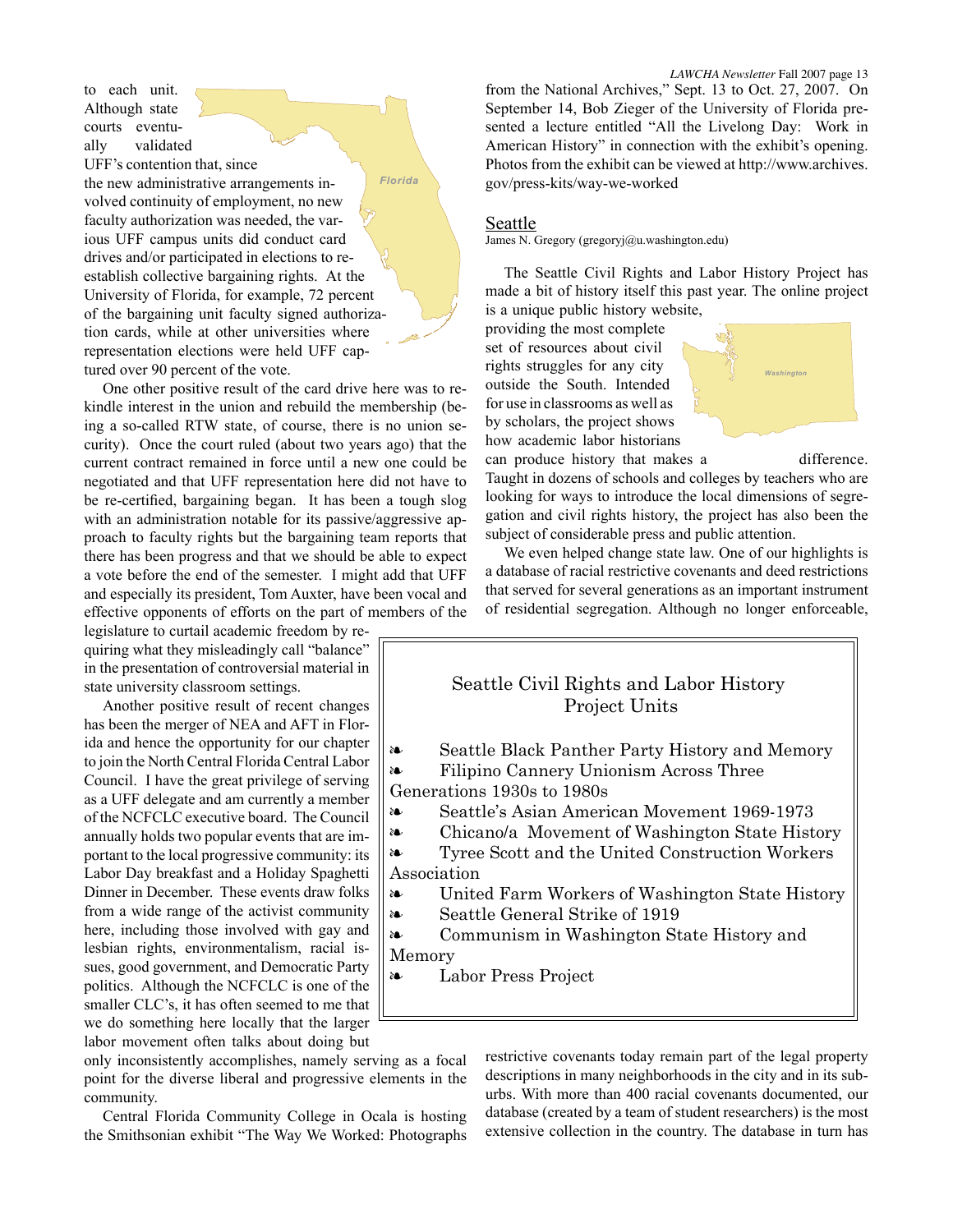caused quite a stir, first attracting press attention, then the attention of the state legislature, which passed a law making it easier for homeowners' associations to remove the segregationist language from association contracts.

The project is a potential model also in the way that it brings together students, faculty, and community groups. Much of the research has been done by University of Washington students, both undergraduates and graduates. Nearly 100 have contributed to the project so far, either through organized classes or independent studies sponsored by faculty members in History, Labor Studies, and American Ethnic Studies. Community groups have contributed documents, photographs, and helped facilitate interviews. And because so much work has been done by volunteers, the costs have been modest. Funding has come from University sources and local grants.

Some of the project's resources are organized as special units, each featuring articles, photographs, documents, digitized newspaper collections, and video oral histories (see box).

For information about the Seattle Civil Rights and Labor History Project please visit the main website: http://www. civilrights.washington.edu or contact James N. Gregory, Director, or Trevor Griffey, Project Coordinator, at civilr@ u.washington.edu.

#### Twin Cities

Peter Rachleff (rachleff@macalester.edu)

Twin Cities labor historians have been busy on a number of fronts:



will be scanned and accessible over the Internet.□ Its curriculum, being designed by a team lead by members of St. Paul Federation of Teachers Local 28, will use the mural as a teaching tool for students in grades 4-12.

We organized a number of sessions for the 2007 convention of the Organization of American Historians, including a walking tour of the sites associated with the 1934 Minneapolis truckers' strikes, a panel of non-academics on "Preserving and Presenting Local Labor History," a panel on "The Life and Legacy of Meridel LeSueur," and a panel on "Minnesota Labor Radicalism," chaired by University of Minnesota Professor-Emeritus Hy Berman and featuring Bill Millikan (author of *A Union Against Unions: The Minneapolis Citizens Alliance*), Elizabeth Faue, and OAH President-Emeritus David Montgomery.

We participated in the planning of the ninth annual "Untold Stories" labor history series, sponsored by the Friends of the St. Paul Public Library, which ran in April and May. High points included the annual David Noble Lecture at the Minnesota Historical Society, honoring the long-time (51 years and still at it!) University of Minnesota historian and American Studies scholar, delivered by University of Wisconsin professor Nan Enstad on the topic, "The Jim Crow Cigarette: Tracing Cultures of Transnational Capitalism Before the Era of Globalization"; a reading from *By the Ore Docks: A Working People's History of Duluth* by author Richard Hudelson; a presentation of oral history interviews and poetry by Ford workers/UAW members who face the closing of their plant; an analytical discussion of the issues raised by the imminent closing of the plant and the prospects for a local campaign to maintain the facility and its power-generating dam as a "green" manufacturing plant; a bus tour exploring "De-industrializing St. Paul," led by railroad union officer and former LAWCHA board member Davie Riehle; and a presentation on "Children of NAFTA," by California-based journalist David Bacon, with a response by Javier Morillo, president of SEIU Local 26, the Twin Cities "Justice for Janitors" local.

We participated in the planning and unfolding of the June 2007 Working Class Studies Association's international conference, held at Macalester College. Peter Rachleff, a Professor of History at Macalester and current member of the LAWCHA board, is president of the WCSA. More than 250 scholars, cultural workers and activists came from as far away as Nigeria and South Africa and as close as the Twin Cities to discuss the conference theme, "Working Class Culture and Counter-Culture." At the WCSA business meeting, Association members discussed how to collaborate more closely with LAWCHA.

LAWCHA members also participated in the Solidarity Committee that congealed around SEIU Local 26 in December 2006-January 2007, and in support work on behalf of immigrant workers and families victimized by ICE raids in Worthington, Willmar, and Austin, Minnesota. As I write this report, LAWCHA members are helping to establish a Solidarity Committee in support of three AFSCME locals at the University of Minnesota who are bargaining together and taking a strike vote in late August.

For more information about Twin Cities activities, please visit: www.workdayminnesota.org and www. minneapolisunions.org/cluc\_labor\_review.

#### Wisconsin

Andrew Kersten (kerstena@uwgb.edu)

On April 26, 2007, the Wisconsin Labor History Society hosted its 26<sup>th</sup> Annual Conference. Over 80 scholars, students, and unionists attended the day-long event. The organizing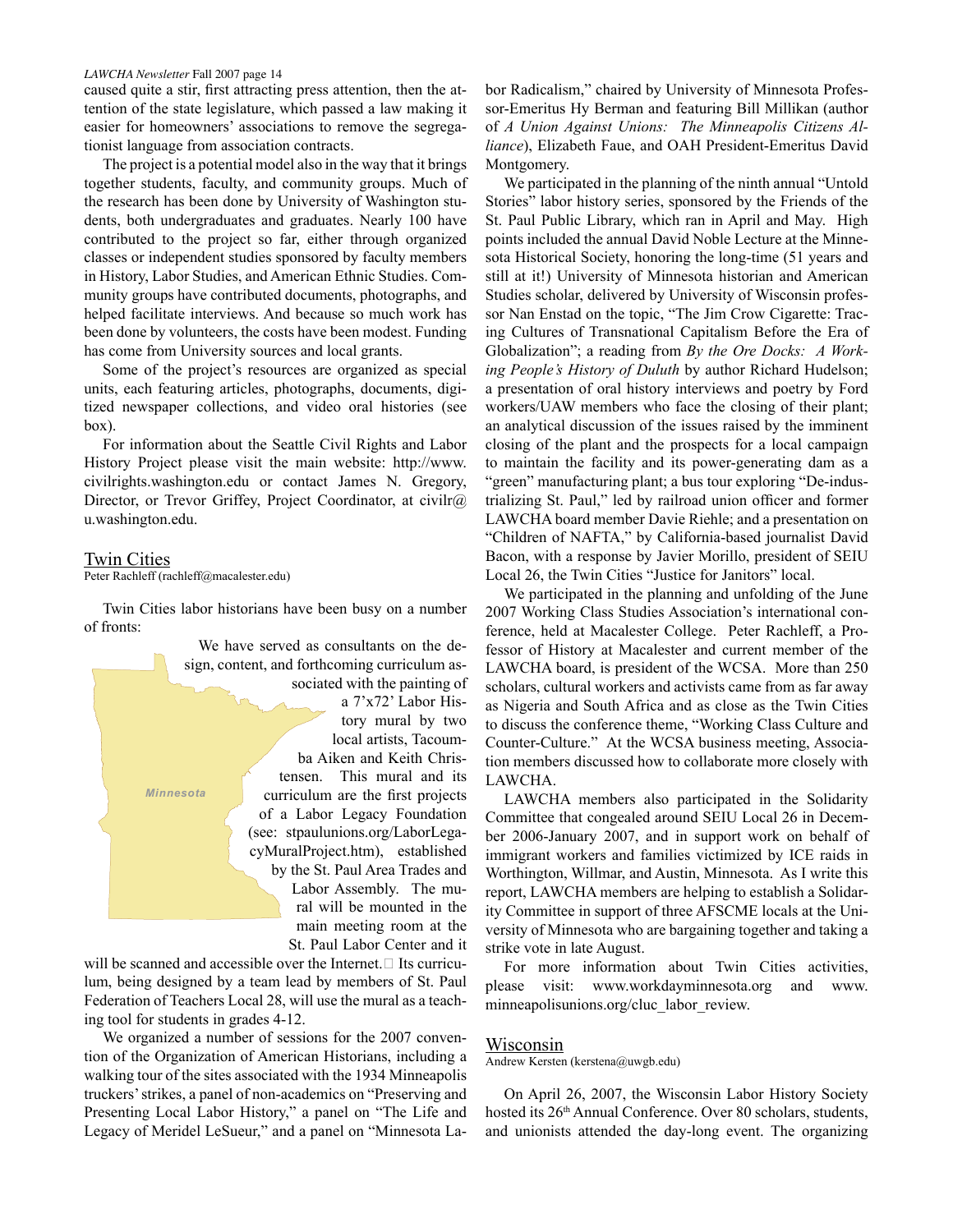topic was "the labor movement and U.S. wars." The morning panel covered several topics: David Nack of the Wis-

consin School for Workers discussed the First World War and the U.S. military incursion into Russia in 1917; Susanna Rasmussen described how her grandmother and unionist, Darina Rasmussen, was harassed by the FBI during the 1950s; and Frank Emspak, whose father Julius was a founding member of the United Electrical Workers, highlighted *Wisconsin*

that Cold War political attacks had on organized labor generally and specifically on the United Electrical Workers at GE's Schenectady plant. The afternoon was devoted to more recent

the deleterious impact

history. New York University professor Greg Grandin discussed President Ronald Reagan's policies in Latin America during the 1980s and argued that the Reagan administration's experiences profoundly shaped those of the current Bush administration. From the doctrine of pre-emptive war to the encouragement of corporate investment in the "third world," many neo-conservatives cut their eyeteeth in Latin America. The final panel was devoted to discussions of the historic role of the United States in destabilizing other governments and of President George W. Bush's war in Iraq. Notably, Wisconsin State AFL-CIO President David Newby presented a short video of his speech on the floor of the 2005 National AFL-CIO Convention, which called for a withdrawal of American forces in Iraq.

President Newby's activism in opposition to the Iraq War illustrates one example of the many ways in which the state AFL-CIO has been pushing for political change. During the recent Congressional elections, the state Federation along with local unions staffed an effective get-outthe-vote campaign. More recently the state union leaders have worked to support immigrant worker rights in the face

of well-funded campaigns to make their lives more difficult and precarious; to fight to increase the minimum wage and employment benefits; and to increase the number of unionists in the state. Additionally, the state AFL-CIO has been monitoring carefully the increasing unemployment in Wisconsin.

*LAWCHA Newsletter* Fall 2007 page 15 Spring Conference Fetes Montgomery

#### *Continued from page 2*

dential campaign. Duke's Center for Documentary Studies also sponsored a series of workshops and a memorable Southern-style reception on their beautiful front porch. A concluding session reflected on the role of the scholar activist and what we as LAWCHA members can contribute to the labor movement.

It was truly an innovative and inspiring conference for all who attended. LAWCHA officers hope to replicate its success at future annual conferences, each hosted by a different regional organization. Save the dates now: on June 6-8, 2008, LAWCHA will co-sponsor another dynamic event in Vancouver, British Columbia, in collaboration with the Pacific Northwest Labour History Association. (See the Call for Papers on page 16.) In Spring 2009 look for us in downtown Chicago as Dominican and Roosevelt universities host our annual meeting. Don't miss out next time. As Markowitz writes, "The experience was great because it was very different than



*vice to Labor and Working-Class History Award to David Montgomery. After a presentation by founding president Jacquelyn Dowd Hall, conference attendees heard first a tribute by Leon Fink and were then treated to a lively address by Montgomery himself.*

academic conferences… My day at the conference was what people on the left who write about the Working Class often say about the Working Class; that it is open, passionate, warm and egalitarian."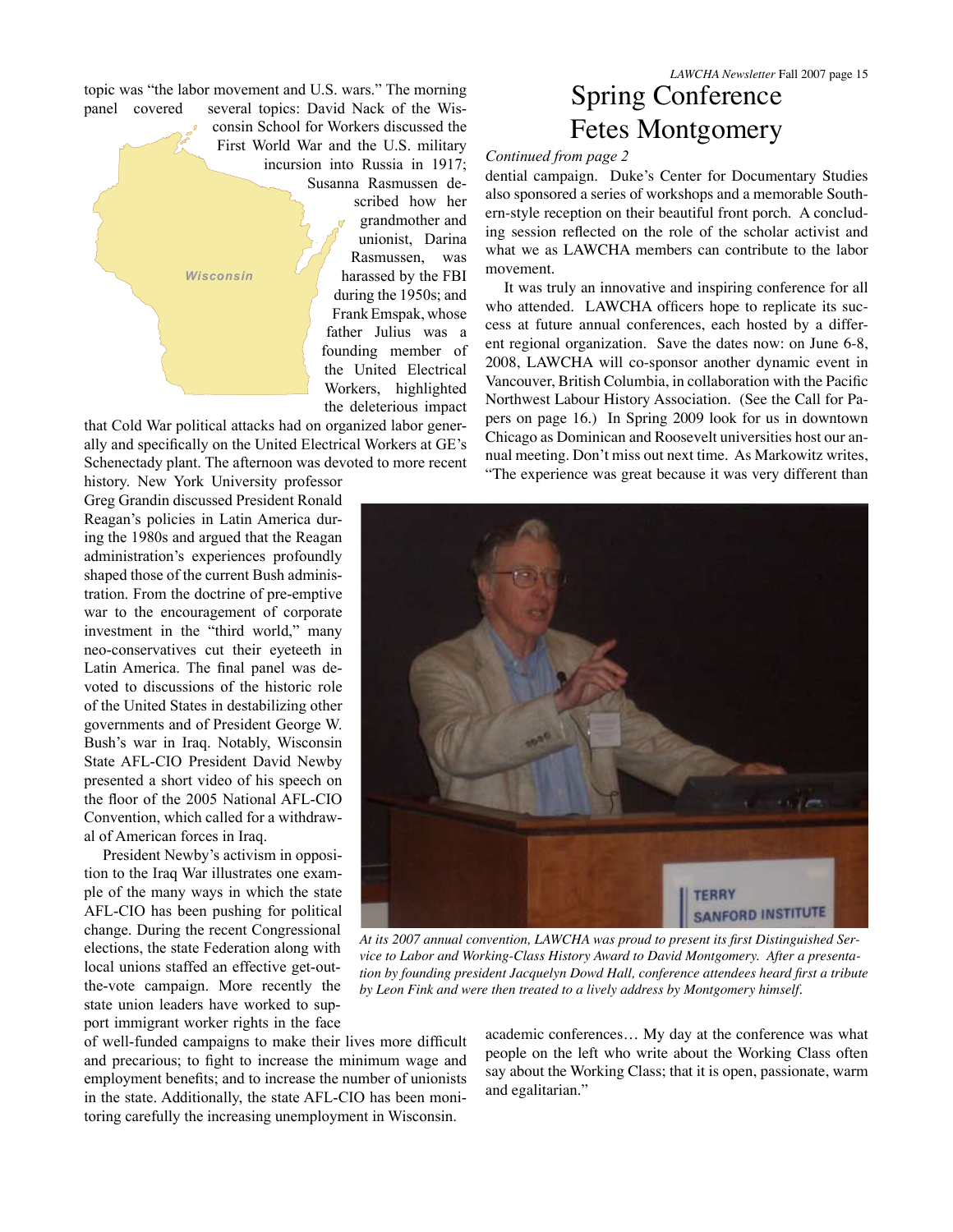## **Call for Papers, Workshops and Presentations:**

# **Pacific Northwest Labour History Association**

# *Indigenous, Immigrant, Migrant Labour & Globalization*

### **The Pacific Northwest Labour History Association's 40 th annual conference, presented in collaboration with the Labor & Working Class History Association and the Simon Fraser University Centre for Labour Studies**

#### *Simon Fraser University Harbour Centre, Vancouver, BC, June 6–8, 2008*

Waves of immigrants came—and still come—to North America. They met new challenges and made their own mark on the labour and political landscapes. Some moved on while others settled in the Pacific Northwest. Indigenous communities had to respond to this immigration and the new colonies, while the global import and export of goods and people through our ports provided ongoing opportunities for solidarity.

This conference seeks to connect these histories with contemporary globalization, and considers how the labour movement can strengthen for the future.

We invite proposals for academic research, panels, individual presentations, interactive workshops, drama, music, art, memorabilia displays and other forms of presentation. Interactive sessions are preferred and the reading of papers is discouraged. We welcome submissions that address:

- Indigenous peoples' response to immigration ❧
- Exclusion, segregation, racism, and liberation struggles the labour movement's record ❧
- They come by sea the significance of ports and maritime labour ❧
- No streets of gold the true immigrant experience ❧
- Following the work pulling up stakes in search of a better life ❧
- Deportations the risk of labour activism and political agitation  $\lambda$
- Myth and superstition cultural folklore on the job  $\lambda$
- Union organizing campaigns advancements and losses ❧
- Multi-culturalism or melting-pot? "Colour blindness" or reparations  $\lambda$
- Immigrant and refugee policies and their impact ❧
- Immigrant and indigenous women in their communities, workplaces and labour movements  $\lambda$
- Remittances from those sent away to those sending money "back home" ❧
- Other topics that further understanding of workers' heritage and social change ❧

**Proposal deadline is January 14, 2008.** Please send a short summary and list of all presenters to Ms. Joey Hartman, PNLHA BC Vice President, preferably by email to pnlha@ shaw.ca, or by mail to #2402 – 6888 Station Hill Drive, Burnaby, BC, Canada, V3N 4X5.

All graduate students on the program will be automatically entered into competition for a travel grant to attend.

Hotel rooms in unionized establishments will be available at a discount for the Vancouver conference on a first come, first served basis, June 6, 7 and 8, 2008. Reserve early.

For further information contact Joey Hartman at 604-456-7043. For updates, check our website: www.pnlha.org.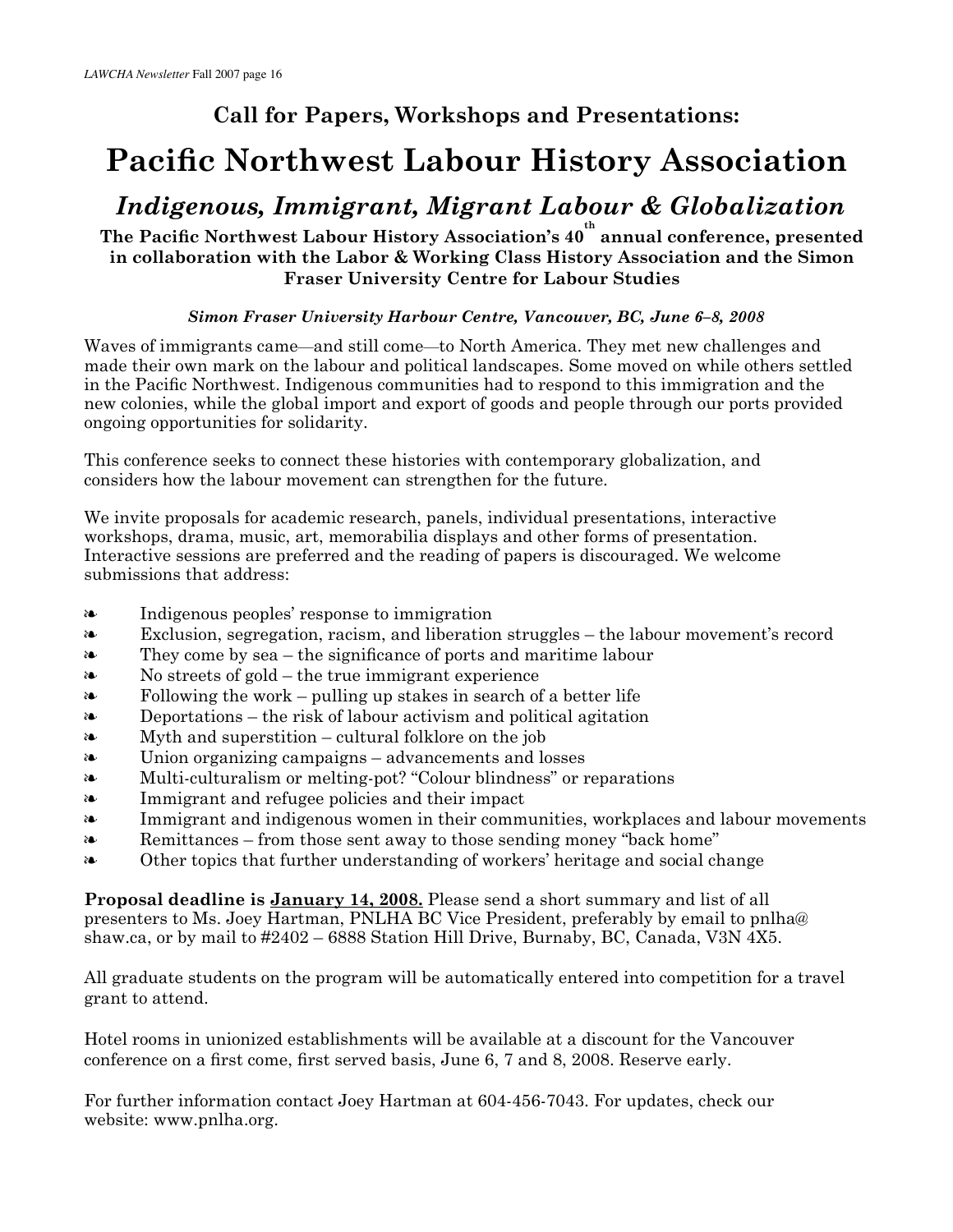# Slings and Arrows: Labor Education and Labor Studies Programs Under Fire

by Bob Bussel (bussel@uoregon.edu)

Since their inception during the early and mid-twentieth century, university-based labor education and labor studies programs have existed precariously within the academy. As institutions that serve a largely union and working-class constituency, labor education programs have periodically been accused of political partisanship and a lack of objectivity. Often, these criticisms have been accompanied by questions about labor studies' legitimacy as an academic discipline. More recently, declining state funding has led to staffing and program cutbacks in some instances and growing pressure to become more self-supporting. An especially troubling development has been an increase in political attacks, with conservative forces seeking to blunt what they perceive as labor education's support for initiatives that seek to enhance union effectiveness in bargaining, organizing, and political action.

Several labor education programs have been seriously threatened in recent months. Perhaps the most notable example has occurred in California where several years ago, programs at UCLA and UC Berkeley successfully resisted an effort led by Governor Arnold Schwarzenegger to eliminate their funding. Now a group of conservative legislators is again seeking to defund these programs. The ideological rationale behind these attacks was outlined in a recent web posting by the Associated Builders and Contractors (ABC) that described the California programs as vehicles "to train union activists and create pro-union propaganda." ABC has been especially angered by UC research on project labor agreements that it regarded as favoring unions and unionized contractors at the expense of their nonunion counterparts. More broadly, it appears as if the UC programs are being singled out for providing vital educational and technical support for the union movement and have become convenient targets for those forces resentful of growing union influence in California.

Just as this article was going to press, a budget agreement was reached in California that retained full funding for the UC labor education programs! One can only hope that this latest failed effort to undercut labor education in California will discourage similar action in the future.

The Institute of Labor Studies at the University of Missouri-Kansas City was also designated for elimination last spring as part of a university cost-cutting move. A public campaign opposing this action helped win the program a reprieve. However, its budget was reduced by 30 percent, and according to its director, the Institute faces continuing pressure to generate additional revenue. Indiana University's Division of Labor Studies has weathered serious budget cuts following political gains by conservatives and undergone an administrative reorganization. Nonetheless, the program reports that by mobilizing allies at both the state and national level, it has been able to sustain its commitment to providing workers' education in spite of these developments.

In addition to these pressures on individual programs, the Landmark Legal Foundation, a conservative advocacy group, has sent public records requests to over a half-dozen labor centers seeking information on their programming, finances, and relations with unions. These requests are yet another manifestation of what appears to be an orchestrated effort to question the legitimacy of university-based labor education programs and undermine their effectiveness.

Ultimately, thwarting efforts to undercut labor education's presence on the nation's campuses will be won by activating allies at the state level, with the union movement playing a pivotal role. However, it is important for university decision makers to know that labor education and labor studies are supported by other constituencies, and this is where the voices of LAWCHA members will be invaluable.

In order for us to monitor the status of labor education, we encourage you to let us know about any new threats or attacks similar to those we have described. We promise to keep you informed and enlist your solidarity when these essential programs are being challenged.

**Lecture for LAWCHA!**

### **Next time you receive an honorarium, why not donate it to LAWCHA?**

The Labor and Working-Class History Association needs your continued financial support to continue our many and growing programs. By sending us your next honorarium check (or any other contribution, large or small) you'll be supporting our essay, dissertation, and book prizes; you'll be working to make sure that graduate students continue to receive travel grants to attend our conferences; and you'll be help us expand our reach to organize new members. And it's tax-deductible.

Send your next honorarium to LAWCHA treasurer Tom Klug, Marygrove College, 8425 W. McNichols, Detroit, MI 48221.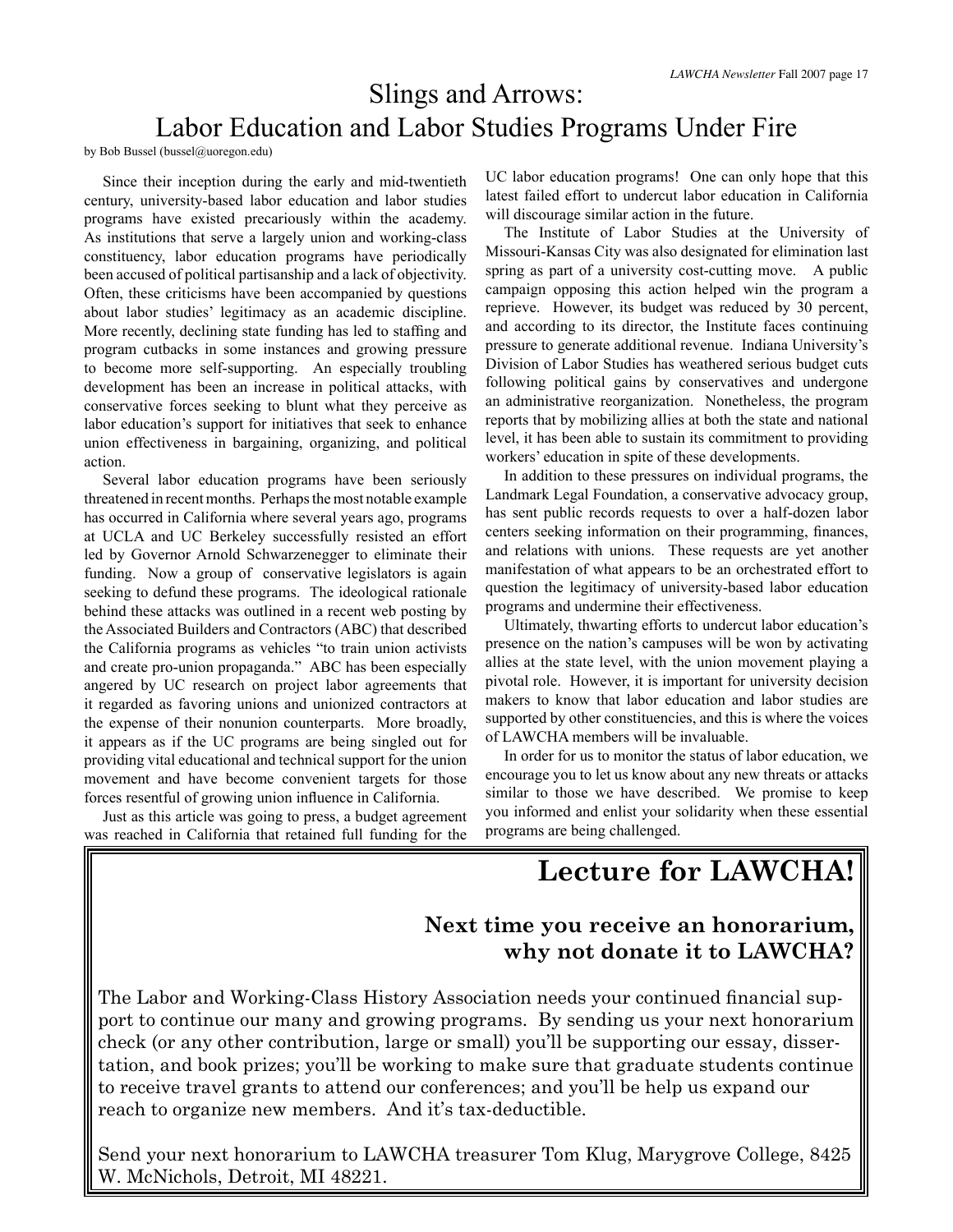### LAWCHA Program Committee Report

by Colleen O'Neill (colleen.oneill@usu.edu)

As co-chairs of the Program Committee, we are asking LAWCHA members to include LAWCHA as a co-sponsor of sessions you are proposing for academic meetings or public talks you are planning to deliver. Our goal is to promote the study of labor and working-class history, and to further build LAWCHA's visibility across disciplines and regions. Please contact either Dorothy Fujita-Rony (dfr@uci.edu) or Colleen O'Neill (colleen.oneill@usu.edu) about the possibility of LAWCHA's co-sponsorship for future panels or programs.

 Please support your fellow LAWCHA members by attending their sessions at upcoming meetings. The following is a short list of sessions that have been accepted as of August 2007:

#### *North American Labor History Conference*

McGregor Conference Center, Wayne State University, Detroit Michigan: October 18-20, 2007**.**

For more information, see: http://www.clas.wayne.edu/unitinner.asp?WebPageID=271 or contact Prof. Janine Lanza at: jmlanza@wayne.edu

At this year's North American Labor History Conference at Wayne State University, LAWCHA is co-sponsoring several sessions and a reception. On Thursday, LAWCHA paper prize winner Fernando Carbajal presents a paper on a panel on the Working Class and the War on Poverty, and Michael Honey and Laurie Beth Green present New Perspectives on the Freedom Struggle, based on their new books, followed by a LAWCHA co-sponsored reception and book signing.

Other LAWCHA members present throughout the conference, including Alex Morrow, Eileen Boris, Steve Meyer, Lisa Phillips, Peter Rachleff, Alex Lichtenstein, Nancy Gabin, Rosemary Feurer (her film on Mother Jones!), and others. Staughton Lynd appears on Saturday.

LAWCHA sponsored sessions at the NALHC include:

**New Perspectives on the Freedom Struggle: Black Working-Class Activism, Martin Luther King, and the Memphis Strike** (Thursday, October 18).

Chair: Carolyn Davis, Walter Reuther Archives, and Coalition of Black Trade Unionists

*Battling the Plantation Mentality: Memphis and the Black Freedom Movement (*University of North Carolina Press, 2007) Laurie Beth Green, University of Texas, Austin

*Going Down Jericho Road: The Memphis Strike, Martin Luther King's Last Campaign* (W.W. Norton, 2007) Michael Honey, University of Washington, Tacoma.

#### **Union Beauty Contests, Consumption, Class, and Ethnicity** (Friday, October 19)

Chair and Comment*:* Christina Simmons, University of Windsor

*Spectacles of Modernity: Debating Salesgirls' Bodily* 

*Appearances, 1890 to 1940,* Donica Belisle, Centre for Women's and Gender Studies at the University of British Columbia

*'Queen of the Picket Line': Beauty Contests and the Trade Union Movement in Post World War II Canada,* Joan Sangster, Trent University

*The Survival of the Fittest: The State, the Promotion of Healthy Lifestyle and Social Reproduction in Canada,* Sandra Ignagni, York University

**Taking them to Court: Rethinking Sex Discrimination in the Long 1970s** (Friday, October 19)

Chair and Comment: Nancy Gabin, Purdue University

*The Way the World Was: The Telephone Company, the EEOC, and the Struggle for Equal Rights,* Jane LaTour, District Council 37, AFSCME

*Where Have All the Working Women Gone?: Gender and Class in EEOC v. Sears, 1973-1986,* Emily Zuckerman, Rutgers University

*Gendering Deindustrialization: Kyriazi v. Western Electric and the Kearny, NJ Works,*  Jennifer J. Armiger, University of Delaware

*The Teacher Who Swallowed a Watermelon: Pregnant Teachers, School Boards and the Courts, 1964-1985,* Ruth L. Fairbanks, University of Illinois

**The Politics of Workers' Bodies** (Saturday, October 20) *Chair:* Lisa Phillips, Indiana State University

*Re-Working That Body: The Accident Crisis and Cultural Constructions of the Industrial Worker, 1877-1914,* Michael Rosenow, University of Illinois

*'Hygeia herself is ever the companion of true liberty': Contextualizing Antebellum Workingmen's Campaign for the Right of Person,* Pat Reeve, Suffolk University

*'Saving Something Invaluable for Our Country:' Railroaders' Bodies, Citizenship, and the Politics of Accident Liability, 1870-1910,* John Williams-Searle, College of Saint Rose

*Comment:* Eileen Boris, University of California, Santa Barbara

Remember: All LAWCHA memberships run from January I to January I. Don't forget to renew your membership! Reply to the mailing you will soon receive, or use the form on page 10.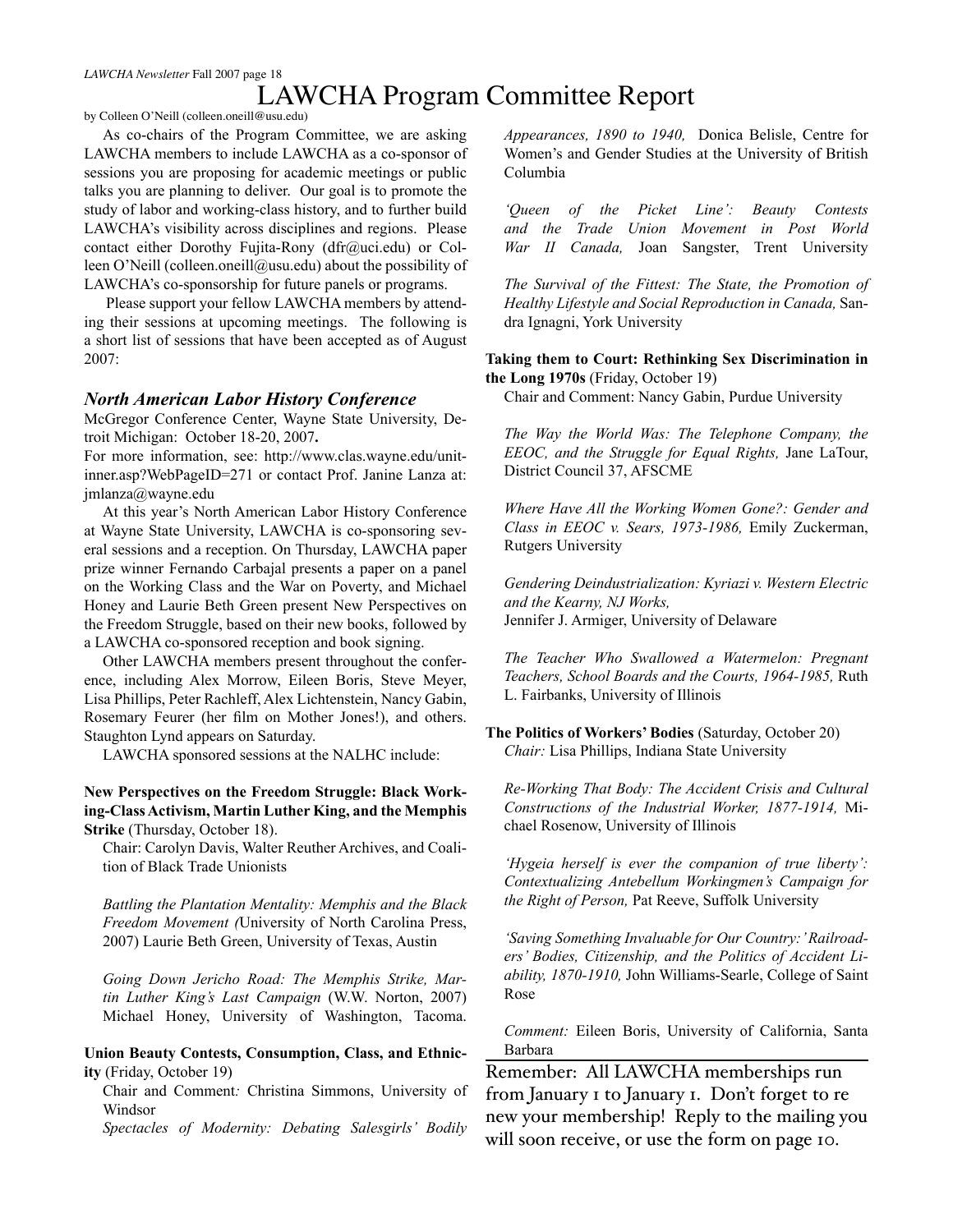#### *Social Science History Association Conference*

Palmer House Hilton, Chicago, IL, November 15-18, 2007. For more information, see: http://www.ssha.org

#### **Book Session: Colleen O'Neill's** *Working the Navajo Way*

(Friday, November 16) Elizabeth Jameson, Chair Gerald Ronning, Discussant Larry Nesper, Discussant Jessica Cattelino, Discussant Colleen O'Neill, Author

#### *American Historical Association Conference*

Marriott Wardman Park Hotel / Omni Shoreham Hotel, Washington, D.C.: January 3-6, 2008 For more details, see: http://www.historians.org/annual/2008/ index.cfm

#### **Challenging Narratives: Asian Americans in Public Culture** (Session #20).

Chair: Daniel Katz, Empire State College

*The U.S. West, Narratives, and Asian Americans,* Dorothy Fujita-Rony, University of California at Irvine

*Public Culture and Asian Americans: The Smithsonian Institution,* Franklin Odo, Asian Pacific American Program, Smithsonian Institution

*Resistance, Culture, and American Dreams: Teaching the 1946 Hawai'i Sugar Strike*, Thomas Fujita-Rony, California State University at Fullerton

#### *Organization of American Historians Meeting*

Hilton New York in New York City, March 28-31, 2008. For more details, see: http://www.oah.org/2008/

*Women's Diasporic Working-Class Radicalism in Early-Twentieth Century* **New York City, March 28** (Session #918)

Chair: Franca Iacovetta, University of Toronto

*Agua y Carbon: African-Cuban Women Diasporic Politics in the U.S. 1933-1952,* Nancy Mirabal, San Francisco State University

*Italian Women's Diasporic Radicalisms and Working-Class Politics in Early Twentieth Century New York City,* Jennifer Guglielmo, Smith College

Commentator: Jose Moya, Barnard College

At only \$30, student memberships are a great gift to celebrate any milestone in a graduate student's career. Give one today! Go to www. lawcha.org or see page 10.

**Asians and Latinos: Converging Communities, Identities and Histories** (Session #975)

Chair and Comment: Moon-Ho Jung, University of Washington

*Fusion Cuisine: the Cultural Formation of Chino Latinos in NYC,* Lok Siu, New York University

*Intra-Colonial Mobility and Individual Choice: The failure of Puerto Rican and the success of Filipino flow in and out of Hawai'i,* JoAnna Poblete-Cross, University of North Carolina at Chapel Hill

*Magkasama Kami (We Were/ Are Together): Convergences of Filipino and Mexican History, 1521-Present,* Evelyn Rodriguez, University of San Francisco

*Interethnic Alliances: Filipino and Mexican Labor Organizing in California Agriculture, 1920s - 1960s*, Rudy Guevarra, Jr. University of California, Santa Barbara

#### **Organizing Domestic Workers: History in Action**

Chair: Eileen Boris, University of California, Santa Barbara

*Toward a History of Domestic Worker Organizing* Premilla Nadasen, Queens College

*Strategies for Organizing: The Workplace Project* Nadia Marin-Molina, Workplace Project/Centro de Derechos Laborales

*Domestic Workers Organizing in the Global City* Speaker TBA, Domestic Workers United

#### *Fourteenth Berkshire Conference on the History of Women*

Minneapolis, Minnesota, June 12-15, 2008 For more details, see: http://www.berksconference.org

#### **Native American Women Workers in the Twentieth Century: A Comparative Conversation**

Chair: Margaret Jacobs, University of Nebraska, Lincoln

*Seeking Recognition as Workers: Native American Women's Labor within National, Reservation and Family Economies,* Carol Williams, University of Lethbridge

*The Gendering of Work Relief in Indian Country: American Indian Women in the New Deal Era*, Colleen O'Neill, Utah State University

*Gender, Bridging and Discourses of Self-Help: Community Health Representatives in Western Canada,* Mary Jane McCallum, University of Manitoba

Commentator: Marsha Weisiger, New Mexico State University